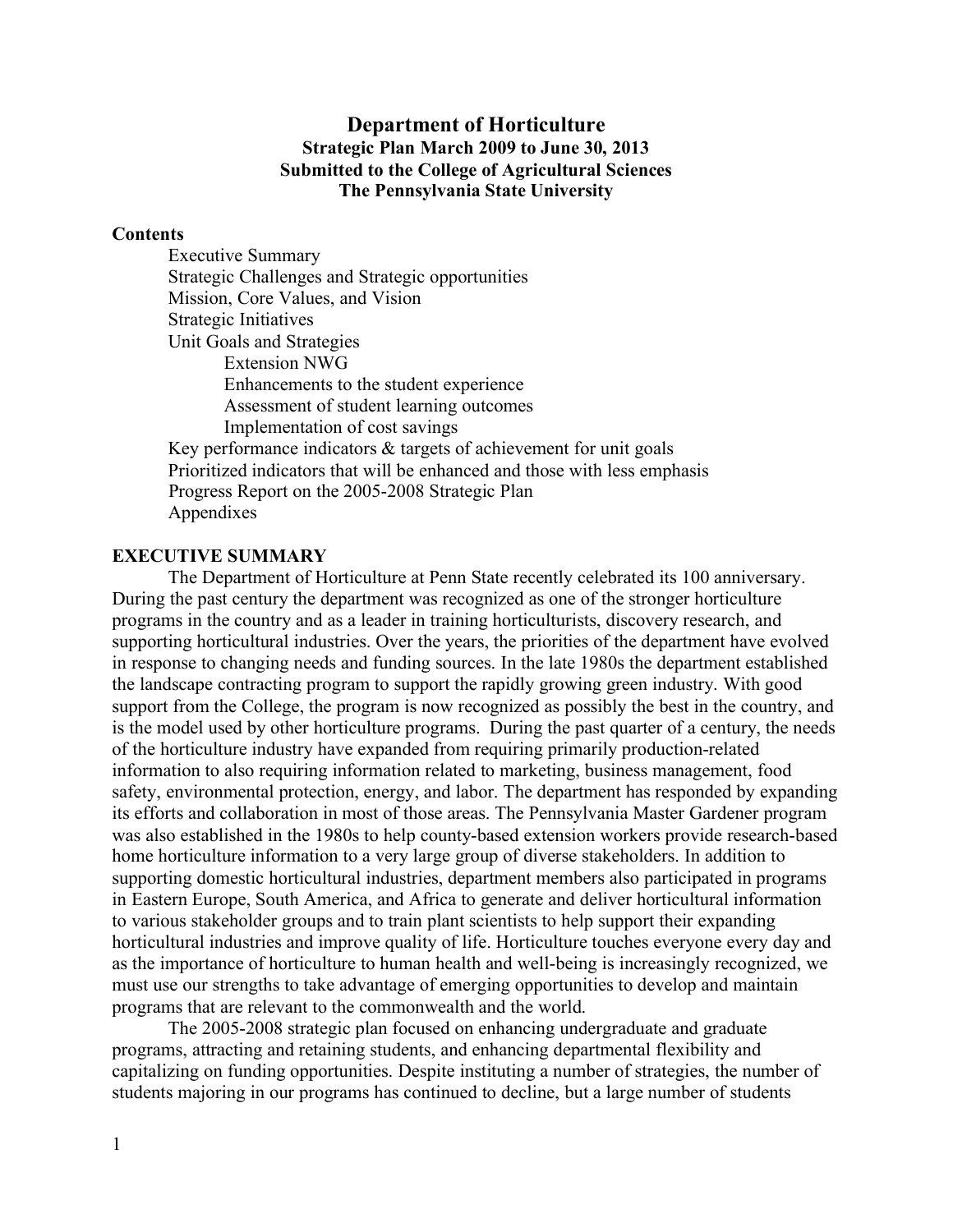choose to minor in horticulture and our student credit hours are increasing. Our graduates continue to be in high demand. A planned review and possible revision of our curriculum will solidify the relevance of our teaching programs. Although the number of faculty members in the department has declined, the amount of external funding has increased and, with prudent financial management, the department's financial situation has improved.

The department will participate in all five of the strategic initiatives outlined in the College's new strategic plan, but in our 2008-2013 plan we will emphasis two areas: food, fiber, and health; and entrepreneurship. In response to faculty retirements during the past decade the department has lost research and teaching FTEs. To maintain quality resident education programs in ornamental horticulture and landscape contracting, extension and research FTEs were converted to teaching FTEs. A priority for the department is to enhance our research capabilities. Faculty efficiency will be enhanced by reorganizing our undergraduate curriculum and extension programs, so more faculty time can be directed at research to take advantage of new funding opportunities related to horticulture. With this vision, we can become the regional leader in discovering and delivering horticultural information to on-campus and off-campus students and stakeholders.

### **STRATEGIC CHALLENGES AND STRATEGIC ADVANTAGES**

Commercial horticulture is an important part of the U.S. crop production economy, with roughly the same economic value as program crops. The PA Ag. Statistics report indicated that in 2002 the farm gate value of utilized horticultural crops was about \$392 million. The recently released 2007 Census of Agriculture was performed differently, but reported that the market value of horticultural products sold (includes mushrooms and sod) was \$1.19 billion. Valueadded processed products, such as wine, canned and frozen fruits and vegetables, fruit juices, snack foods, and ornamental crops sold at retail nurseries and garden centers, farmers markets, on-farm markets, and supermarkets within the Commonwealth contribute much more to the state's economy. The latest figures available for the Pennsylvania Green Industry (ornamental horticulture and landscaping goods and services) indicate that sales generated \$3.6 billion in value-added economic activity in 2002 and the industry has been growing at an annual rate of 10 to 15%

[(http://www.ufei.org/files/pubs/EconomicImpactsoftheUSGreen%20Industr(NUCFACfinalrepo rt).pdf]. Within the United States, Pennsylvania ranks in the top 10 states in utilized production for many horticulture commodities including sweet corn, fresh market tomatoes, cantaloupes, pumpkins, processing snap beans, Christmas trees, floriculture crops, nursery crops, strawberries, apples, tart cherries, grapes, peaches and pears.

This increase in horticultural economic activity is accompanied by increasing and changing demands from agricultural stakeholders. The 2007 Census of Agriculture reports that there are more farms in the U.S. than in 2002, and that "these new farms tend have more diversified production, fewer acres, lower sales, and younger operators who also work off-farm." This trend holds within Pennsylvania. For example, the number of farms on which vegetables are grown increased from 3,478 to 4,338, a 24.7% increase, and the number of farms with orchards increased from 2,370 to 2,683. The increasing number of producers, especially new growers, has led to increasing demands for information in these commodity areas.

Off-farm, horticulture is becoming increasingly important to the quality of life of all Americans: Americans are encouraged to consume more horticultural products as part of a healthy diet and properly designed and maintained landscapes have a major impact on many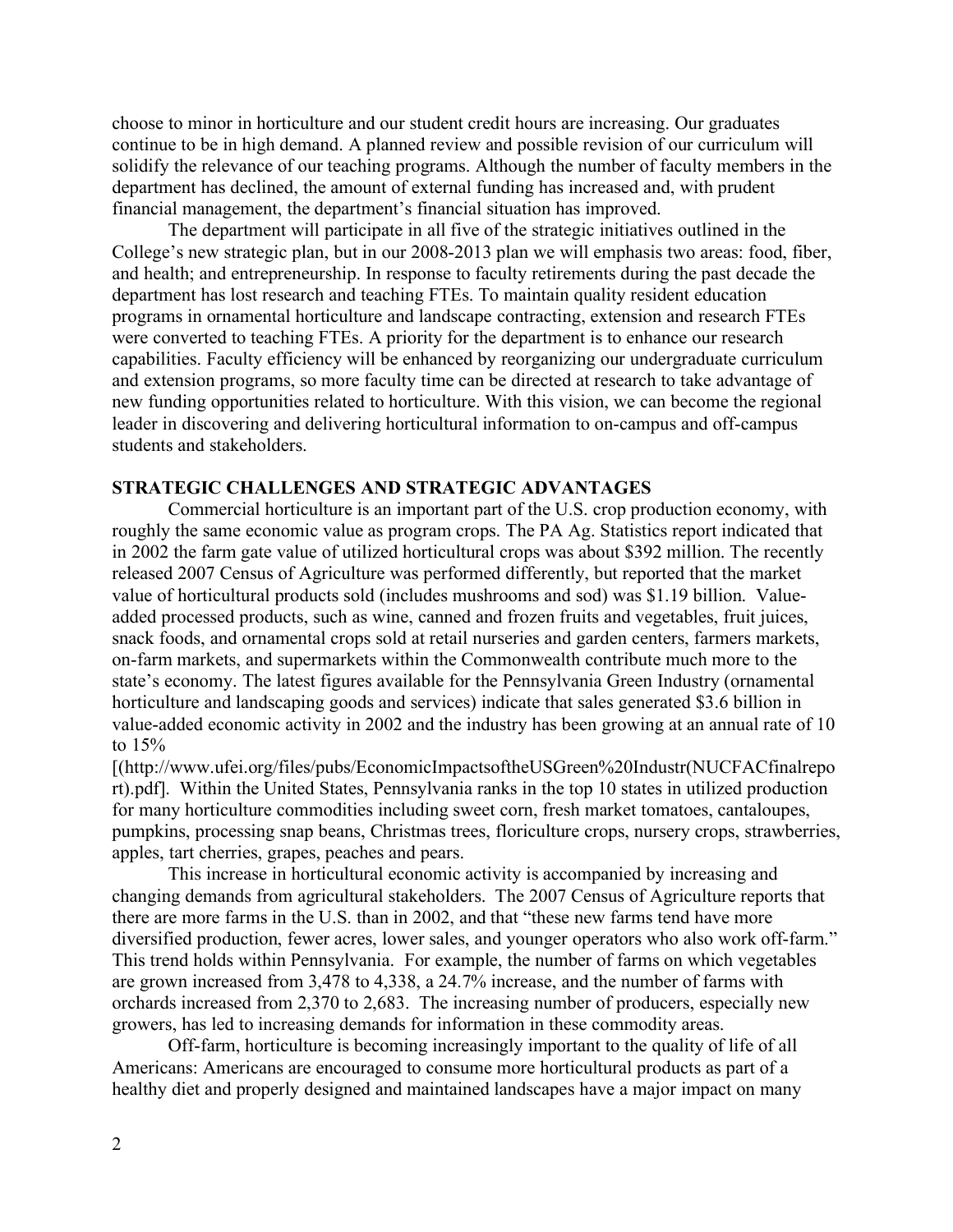aspects of our environment, including energy use, biodiversity, carbon sequestration, storm water runoff and water quality. The health benefits of house plants and outdoor landscapes are being identified

(www.gardeningsolutions.ifas.ufl.edu/giam/shows/transcripts/2008/oct/benefits\_plants.pdf); social scientists are reporting that flowers have profound positive effects on our emotions to reduce stress and anxiety (http/www.inlieuofflowers.info/index.php?s=1); and Gallup Polls put gardening as the number one adult leisure-time activity. The popularity of horticultural pursuits and requests for information from non-commercial stakeholders puts additional demands on an already-stretched Extension system. We must develop new ways to more efficiently deliver information.

In recognition of the fact that the economic value of horticultural products is similar to, and will likely surpass, the value of agronomic crops, Congress recently appropriated substantial funding for high-value horticultural crops with the Specialty Crops Research Initiative.

The Department of Horticulture is well positioned to compete for funding from a wide variety of sources, including programs authorized in the recent Farm Bill (Specialty Crops Research Initiative, Organic Agriculture, and New Farmers). These programs require stakeholder input, and multi-state or multi-institutional teams that apply trans-disciplinary and multifunctional approaches. Ours is one of the few departments in the northeast or mid-Atlantic regions with the comprehensive expertise to provide leadership on these types of projects. In addition, horticultural producers are taking advantage of the Value-Added Producer Grants program designed to encourage producers to process their raw products into marketable goods, and the Pennsylvania Department of Agriculture can apply to the Specialty Crops Block Grant Program designed to provide state assistance to enhance the competitiveness of specialty crops. Recently the department has also obtained significant funding from commercial companies, federal and state granting agencies, and international and domestic partners, and we expect future opportunities will increase.

Our Horticulture Department is one of a few in the northeast and mid-Atlantic regions with the expertise and facilities to provide a comprehensive undergraduate education in horticulture and landscape contracting. We offer courses not available at most other universities in the region (Post-Harvest Physiology, Deciduous Tree Fruits, Small Fruit Culture, Arboriculture, Horticultural Systematics, Horticultural Business Management, Interior Plantscaping, EcoRoof and Living Walls, Plant Nutrition, and Plant Growth Regulators) and our students have exceptional employment opportunities upon graduation. With input from the green industries, the Landscape Contracting program recently performed an assessment and developed a strategic plan that was shared with the College of Agricultural Sciences Administration and is being partially implemented. Requested faculty positions to maintain quality ornamental extension programs were not approved. A similar evaluation of the Horticulture program will be implemented in the near future. Such an evaluation is needed to ensure that we are educating students about topics that are relevant and timely and that will provide students with the knowledge and skills needed for successful and rewarding careers in their respective fields.

The department has the strongest horticultural extension programs in the region and growers from Pennsylvania and surrounding states depend on our programs for current researchbased information. The new restructuring of extension will help us to become better organized and integrate county educators, Master Gardeners (MG), and specialists to develop strong statewide programs to serve diverse stakeholder groups. The Pennsylvania Master Gardener Program annually provides research-based training on various aspects of horticulture for about 2,200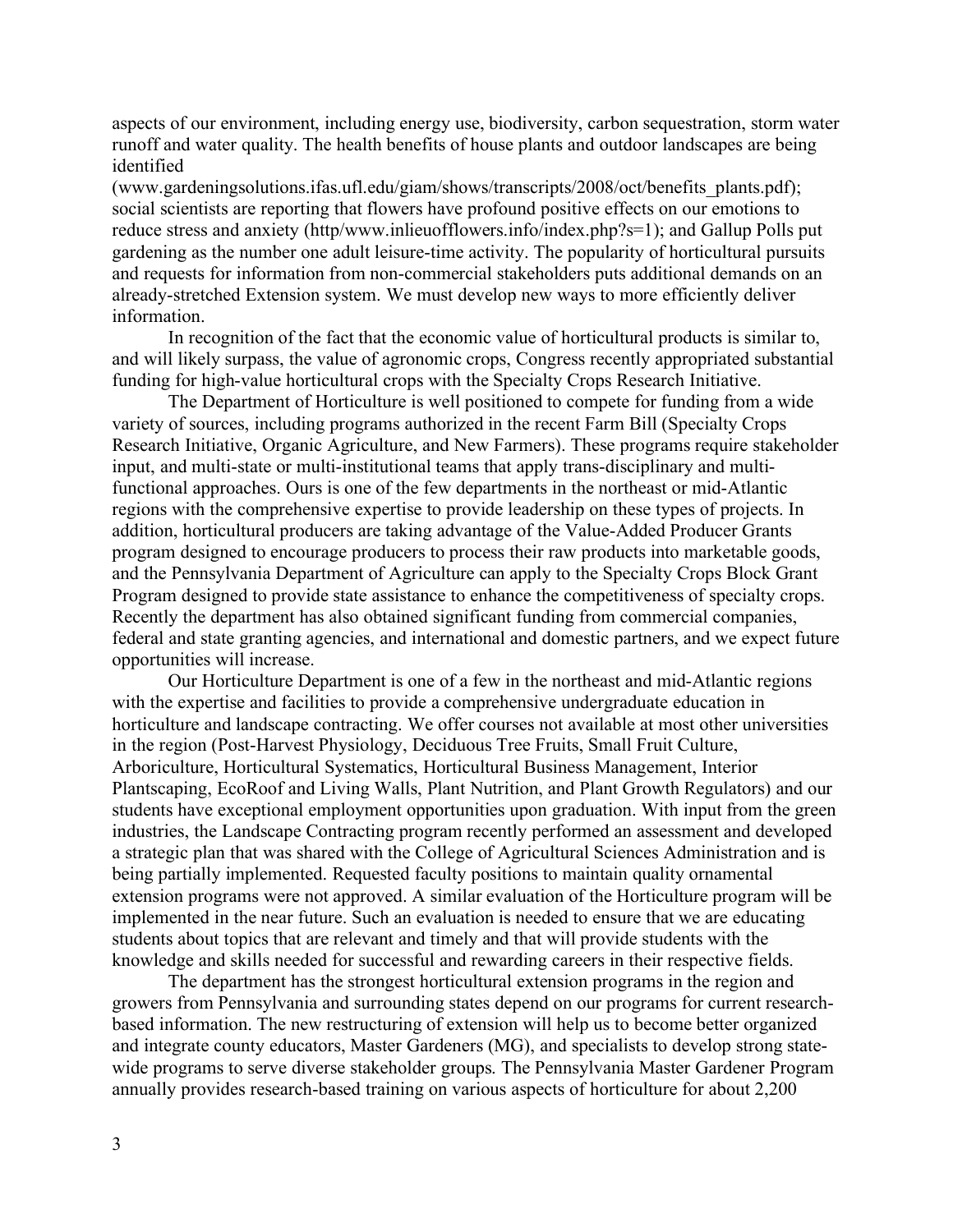people, who may then become certified as Master Gardeners. Upon obtaining certification, MG volunteers provide service and educational programs to the public. In 2008, MGs donated more than 126,000 hours and reached nearly 205,000 stakeholders. One important MG activity involves working in county extension offices to answer home horticulture questions. The value of this volunteer activity is more than \$2.4 million per year and allows county educators and specialists to focus on developing and implementing state-wide programs for commercial growers and horticultural retailers. Dr. Tom Bewick, CSREES-NIFA National Program Leader for Horticulture, recently indicated that home horticulture is critically important because it contributes \$35 billion to the nation's economy annually. Since federal funded programs are increasingly requiring stakeholder participation, all three missions within the department, along with expertise from other departments and institutions will need to be integrated to successfully compete for funding.

The primary challenge facing the Horticulture Department is maintaining a balance between the three missions so we can continue to provide quality undergraduate and graduate programs, conduct cutting-edge research, and provide research-based information to increasing numbers of commercial and noncommercial users of horticultural information. The department has not hired a faculty member since 2004, but we have had three retirements. Over the past few years, the teaching void created by these retirements has been filled by converting extension positions to teaching positions. This approach has allowed us to maintain high-quality teaching programs, but we no longer can provide leadership to state-wide extension ornamentals programs. Hence, extension educators have responded by developing regional programs. To take advantage of emerging opportunities in all three missions, the department needs to hire new young faculty members with cutting-edge training in the areas of emerging emphasis.

#### **MISSION, CORE VALUES, AND VISION**

#### **Mission Statement**

The mission of the Department of Horticulture is to develop timely and relevant research and extension programs that foster the sustainable production, utilization and marketing of flowers, fruits, vegetables and ornamentals; and to provide our students with the highest quality education in horticultural science and landscape contracting that prepares them for a lifetime of contributions to Pennsylvania, the nation and the world.

#### **Core Values**

Excellence, creativity and productivity in the scholarship of resident education, research and extension/outreach.

Openness and respect in a work environment that values all members of the department as unique individuals and promotes professional and personal growth and development.

Interdisciplinary collaboration and communication to promote horticultural knowledge and solve problems for the common good.

Commitment to recognize, investigate and address emerging issues raised by our stakeholders.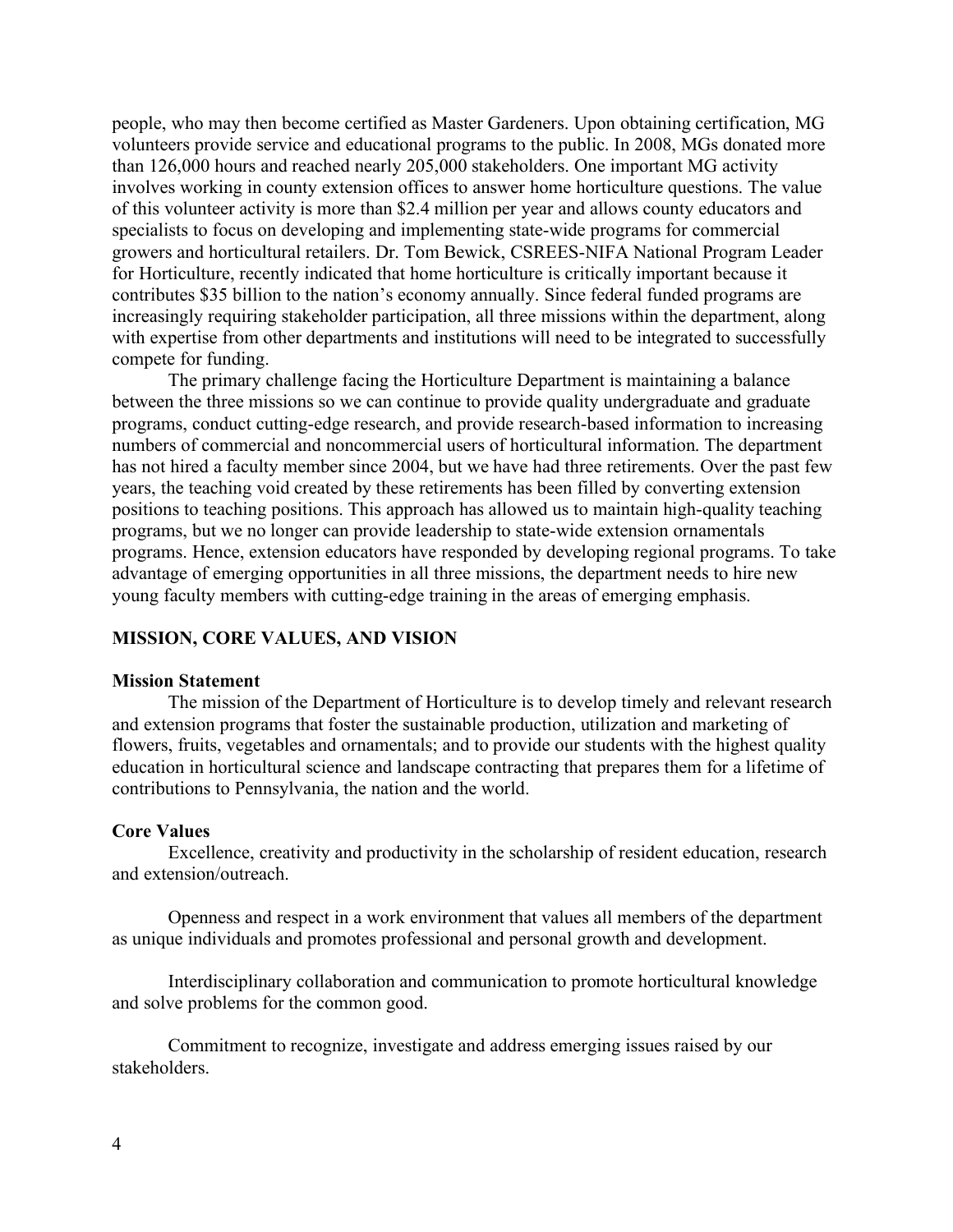#### **Vision**

The Horticulture Department is committed to being a comprehensive unit, with disciplinary strengths, that will be one of the top departments in the nation. We will continue being the premier school in the nation for instruction and training in landscape contracting. The department will be a destination of choice for students considering a degree in Horticulture or Landscape Contracting. Our graduates will be highly recruited and well paid. We will be a leader in the development and application of system approaches to advancing horticultural sciences and horticultural crop production in an environmentally responsible way. The system approach will be facilitated by our commitment to ecological principles, and to interdisciplinary cooperation with other departments within the college, the university and other institutions. We will be viewed as a strong asset for the college and the university. Our faculty will be key team members in many international horticultural projects around the world.

### **STRATEGIC INITIATIVES**

The Department of Horticulture is active in all five of the College's strategic initiatives, and they are discussed in order of degree of departmental activity.

#### **Food, Diet, and Health**.

Horticultural food crops are a cornerstone of a healthy diet. Nutrition is important to human health and the National Institutes for Health, the Centers for Disease Control and Prevention, and the USDA are urging Americans to consume more fruits and vegetables. Faculty members in the Department of Horticulture work with both edible and non-edible horticultural crops, but about 60% of the faculty members work on production, breeding, postharvest handling, or marketing of food crops. Courses covering the production of all major horticultural food crops are offered for all Horticulture students. Extension specialists work closely with producers and marketers of horticultural crops. Most research projects in the department focus on various aspects of vegetable and fruit production, including plant nutrition, genetics, breeding, molecular biology, germplasm evaluation, mechanization, season extension, organic horticulture, post-harvest handling, and marketing. These areas of activity also overlap with the major programs identified in the Specialty Crops Research Initiative (SCRI).

The department will continue to emphasize the production and marketing of high value horticultural crops, including food crops, in its resident education, extension, and research programs. The department, along with other departments in the College, has the expertise and the infrastructure to provide regional leadership in multi-disciplinary, multi-institutional, and multifunctional, programs emphasized in government funding programs. The department will also continue to seek opportunities to partner with industry groups and international agencies to generate new information and train researchers and teachers.

#### **Entrepreneurship**

There is a great diversity of horticultural businesses in Pennsylvania, ranging from large farms producing for processors and wholesalers, to medium-size operations with retail markets, to small and part-time operations targeting farmers markets. The large Green Industry is composed of production nurseries, landscape design, installation and maintenance companies, retail florist shops and garden centers. A major goal of the department is to help these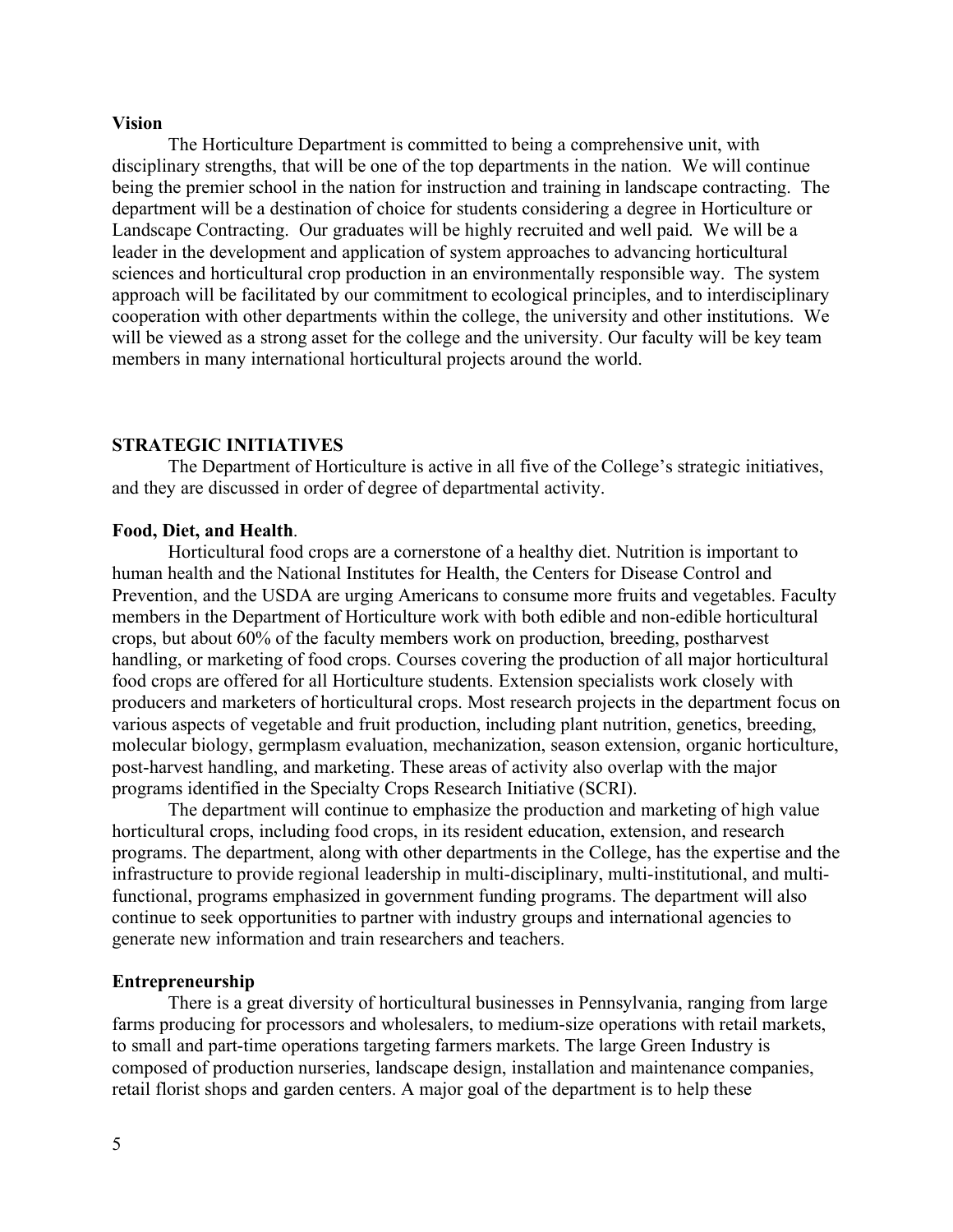horticultural businesses remain both environmentally and economically sustainable. New opportunities for non-traditional business, such as locally-grown products, value-added processed products, organic farming, and community supported agriculture (CSA), are recognized as being important by members of the food producing system and consumers alike.

Teaching, research and extension programs in the department include aspects of entrepreneurship and this area will continue to be emphasized. The Cellar Market is a unique opportunity to provide instruction on marketing and to gain research information concerning consumer preference and attitudes related to horticultural products. Entrepreneurship is being incorporated into several horticulture and landscape contracting courses as well as extension programs. A one-credit course was developed to focus specifically on this issue and entrepreneurship fits into the "consumer and markets system" identified as a priority in the SCRI. The department will continue to work with the mid-Atlantic Young Growers Alliance to help future leaders of the horticultural industries develop needed skills in the production and marketing of horticultural crops, as well as network with politicians, policy makers, and industry leaders from Pennsylvania and surrounding states.

There are great opportunities for increased urban horticultural production in Pennsylvania. Urban farming is a small, but profitable industry with opportunity for tremendous growth in the future. Urban horticulture activities are already being used to teach urban youth and adults about plants and entrepreneurship, especially in the Harrisburg area. There are also opportunities to partner with PSU campuses around the state to teach students and local residents about plant science, human nutrition, and environmental issues. Abandoned urban lots, large estates or even sections of urban parks/greenways can be converted to attractive green space or they can be used to develop farm businesses that provide local residents, CSAs, community food stores, urban farm markets and restaurants with fresh produce. With the heat island effect in urban areas, cool season crops can likely be grown year-round with season-extension techniques, such as plastic mulches or high tunnels. The larger cities in the state already have urban farms, but because they are unorganized there is little research activity to generate new information that they need and there are no educational programs tailored to their specific needs. An Urban Horticulture Production Specialist would organize state-wide programs, involving faculty members from PSU as well as other educational institutions, state agencies interested in environmental issues, human health, economic development, and urban revitalization, and also private institutions such as food stores. Urban horticulture production would provide opportunities to teach urban youth about agriculture in general and plant science, human nutrition, environmental issues, business management, and marketing. Converting abandoned urban space into small farms would offer youth and city residents opportunities to grow fresh produce for their own use or for local sales. There would also be opportunities to conduct research to learn how to farm soils that may contain hazardous materials, evaluate new specialty horticulture crops, develop new season-extension techniques, document the environmental impacts of urban green areas, and evaluate the social implications of replacing unsightly space with urban farms. Revitalization or renewal of the urban landscape through implementation of an urban horticultural production initiative would require the participation of many different disciplines from the biological to the social sciences and would certainly be a noble and fitting effort in keeping with the mission of a large land grant university like Penn State. Such a position would support at least three of the initiatives in the College plan: Food, Diet and Health; Entrepreneurship; and Water Quality and Quantity. The department is currently meeting with members of other departments, other colleges, and state agencies to identify the programs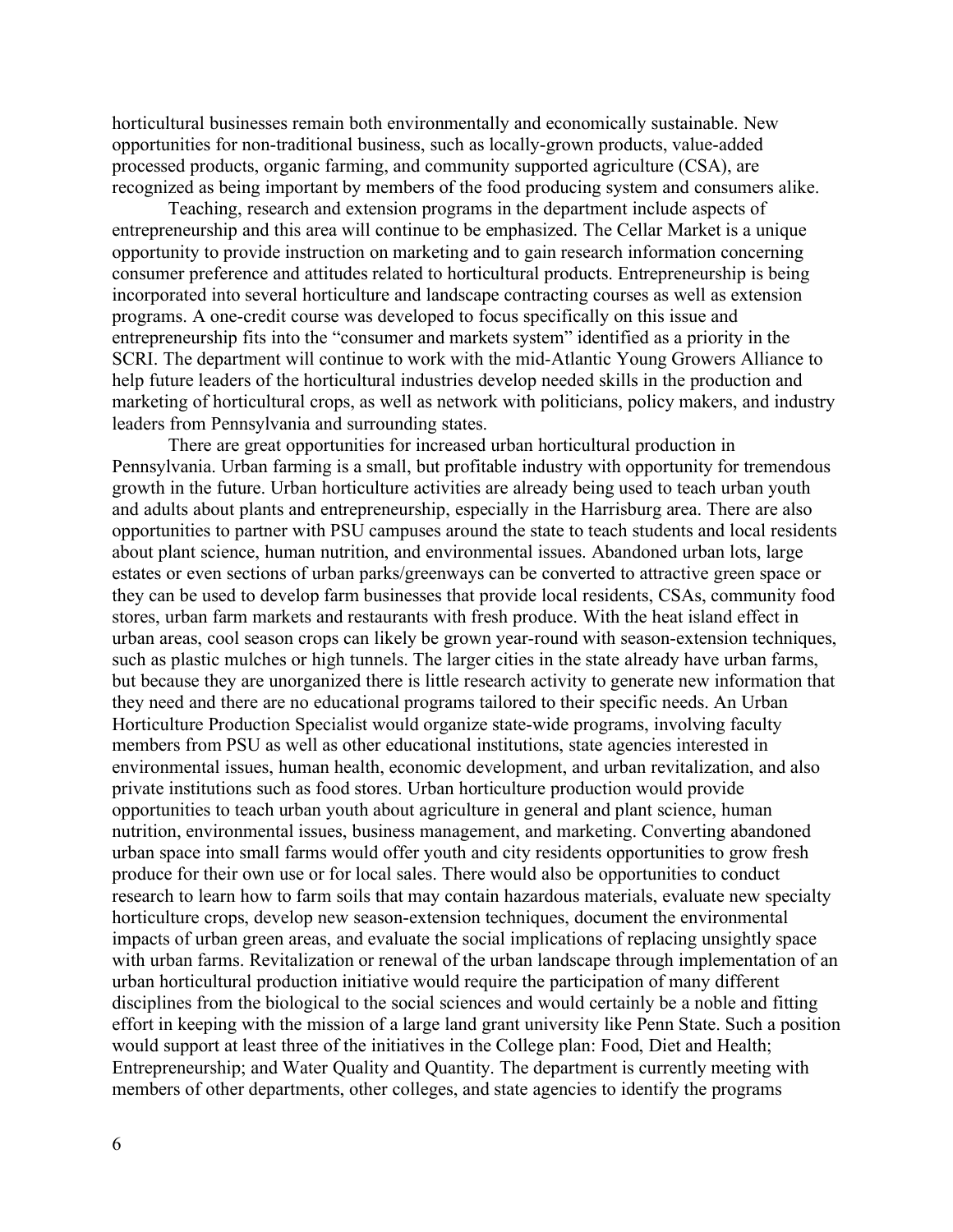already in place, and we will use the resulting information to develop to request a position for an Urban Horticulture Production Specialist.

#### **Energy**

Although the Department of Horticulture does not have a position dedicated to energy, the department involves various aspect of energy in our teaching, extension, and research programs. Greenhouse management students perform energy audits on commercial greenhouses and recommend energy conservation practices. Research and course work in EcoRoof and Living Wall Technology has energy-conservation components and this information is being extended to private industry, government agencies, and homeowners. Two researchers are involved in research to genetically improve the oil-bearing plant Jatropha and this work is planned to continue. Several faculty members are involved in air pollution research and we teach a course covering the effects of air pollutants on plants and ecosystems. Members of the department also have funding to investigate carbon sequestration of biodiesel crops. The Center for Plasticulture has pioneered several methods for reducing energy needs in horticultural production. Using high tunnels for season-extension of high-value crops is more energy efficient than growing these crops in heated greenhouses. Horticulture faculty members are cooperating with Agricultural Engineers to develop and market a non-polluting incinerator to generate energy from waste plastics rather than sending the plastic to landfills. Testing of biodegradable polymers that may serve as replacements for petroleum-based plastics is another facet of current research that will help solve this problem. Since many of our horticultural producers have signed or are considering signing leases overlaying the Marcellus Shale, the department is in a position to assist them in considering ramifications that may occur when leasing land to companies involved with exploring the shale. The department will participate in the College's efforts to hire new energy positions and we will continue to search for opportunities to be involved in energy production and energy conservation, as well as the energy initiative supported by the College of Agricultural Sciences.

#### **Water Quality and Quantity**

Water is important for production of horticultural crops in the field and in protected environments, as well as for establishing and maintaining landscapes. Weather patterns appear to be changing and regions of the state experience drought most years. Therefore water issues have been emphasized in our educational programs. Students and stakeholders around the state are exposed to modern concepts of efficient water use. In addition, horticultural practices can affect water quality, especially in nursery and greenhouse operations. Nursery and greenhouse extension programs have focused on minimizing the impact on water quality. Landscapes and greenroofs have a large impact on storm water runoff and living walls may be modified to clean up polluted water, and these themes have been incorporated into our Governor's School activities. Plastic mulches with drip irrigation reduce the need for herbicides and high pressure irrigation systems. Metrics addressing various aspects of land development and management that affect the ability of a site to provide a variety of ecosystem services are outlined in a 2008 draft of the *Sustainable Sites Initiative* and these metrics are being incorporated into our courses. The Sustainable Sites Initiative is an interdisciplinary effort by the American Society of Landscape Architects, the Lady Bird Johnson Wildflower Center and the United States Botanic Garden to create voluntary national guidelines and performance benchmarks for sustainable land design, construction and maintenance practices. (http://www.sustainablesites.org/report/). Horticulturists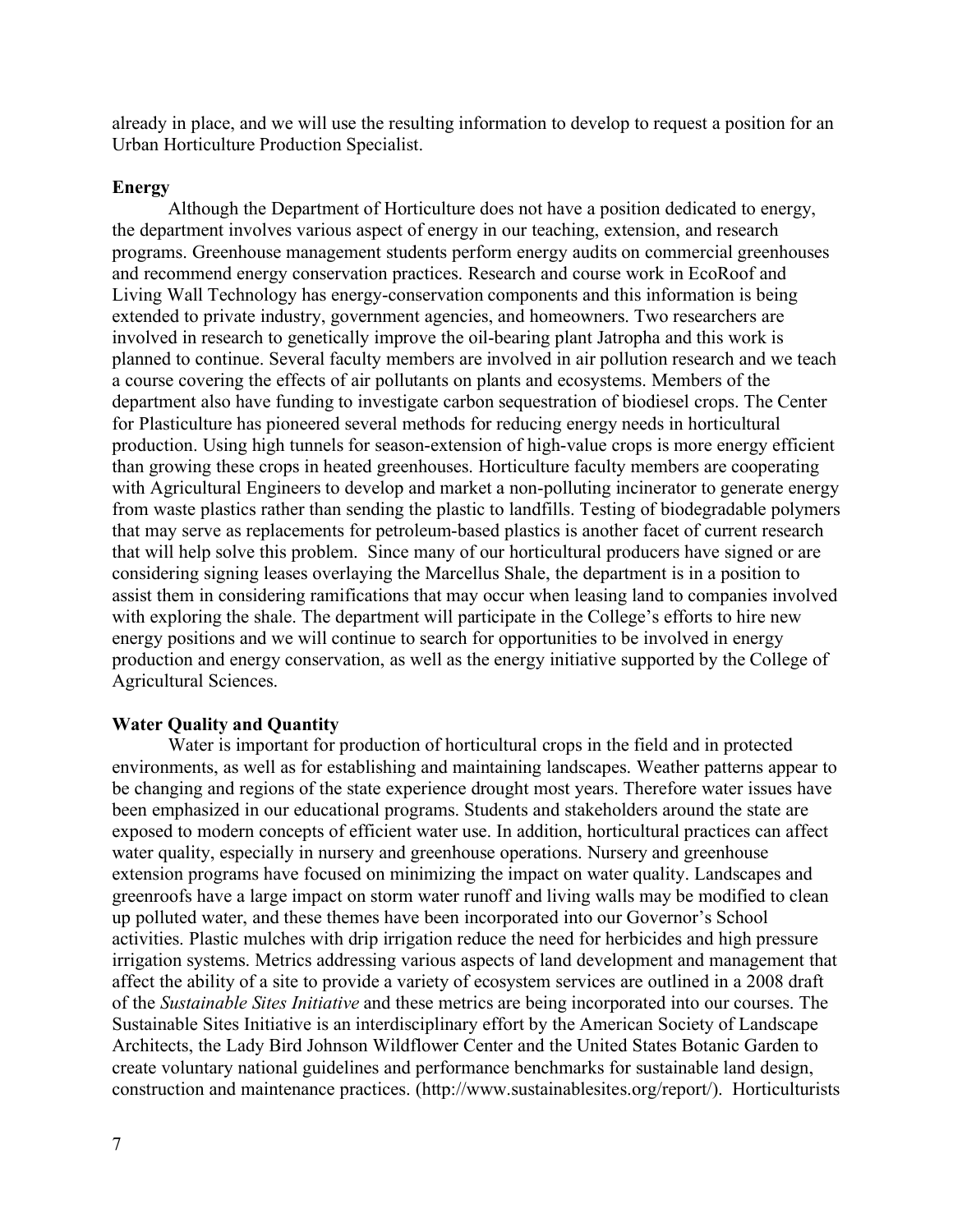are identifying root traits that allow plants to more efficiently utilize water and mineral nutrients. Crops with these traits will require less fertilizer and water. The enhanced energy and water efficiency will improve water quality by reducing nitrogen and phosphorous runoff. Researchers will continue to address issues that may affect water quality, such as decreasing erosion with notill production, and making efficient use of organic and inorganic fertilizers. Teaching and extension programs will continue to deliver research-based information on water use and water quality.

#### **Pest Prediction and Response**

Several programs within the department involve aspects of pest prevention and control, and this information is incorporated into our teaching, extension and research programs. The annual cost of invasive plant species to the U.S. economy is estimated at \$120 billion. The department has contracts with state agencies to identify ways to manage unwanted vegetation along our roads and to train workers how to control these species. The department has breeding programs to develop new genotypes with greater resistance to pests. Horticulturists will continue to work with entomologists and plant pathologists to develop methods to identify, prevent, and manage pest problems by evaluating new germplasm, production practices, and pest monitoring techniques. Funding is also being sought to work with Dr. Joe Russo, President of SkyBit, Inc., to develop a model for the PIPE program to help predict bloom, optimum harvest date, and possibly timing for effective thinner application for apple. Since the phonological development of fruit trees and most pests are influenced similarly by environmental factors, these models can utilized while developing pest control strategies.

#### **DEPARTMENT GOALS, STRATEGIES, AND MEASURABLE TARGETS**

#### **Goal A: Extension**

Currently there are several strong regional horticultural programs with some state-wide coordination, but the new reorganization of extension will enhance state-wide programming efforts. The number of county educators and state specialists working with horticultural crops has declined while the number of horticultural producers has been increasing, so new methods of delivering research-based information to various stakeholder groups are needed. These strategies and instruments for evaluating impact of our programs will be identified during the restructuring process. Therefore, the strategies outlined here are considered provisional.

#### *Strategies for 2008 – 2013*

#### **Develop strong state-wide horticulture programs.**

Most Horticulture extension specialists will be involved primarily in the Horticulture natural working group (NWG). Nearly 100 extension workers have bought into the Horticulture NWG and there is a great deal of diversity within this group. The group will meet in early March to determine the program teams that will be required to address the potential needs of stakeholders. Initial conversations indicate that there may be as many as three teams (edible crops, ornamental crops, and home horticulture involving Master Gardeners), but this is yet to be determined.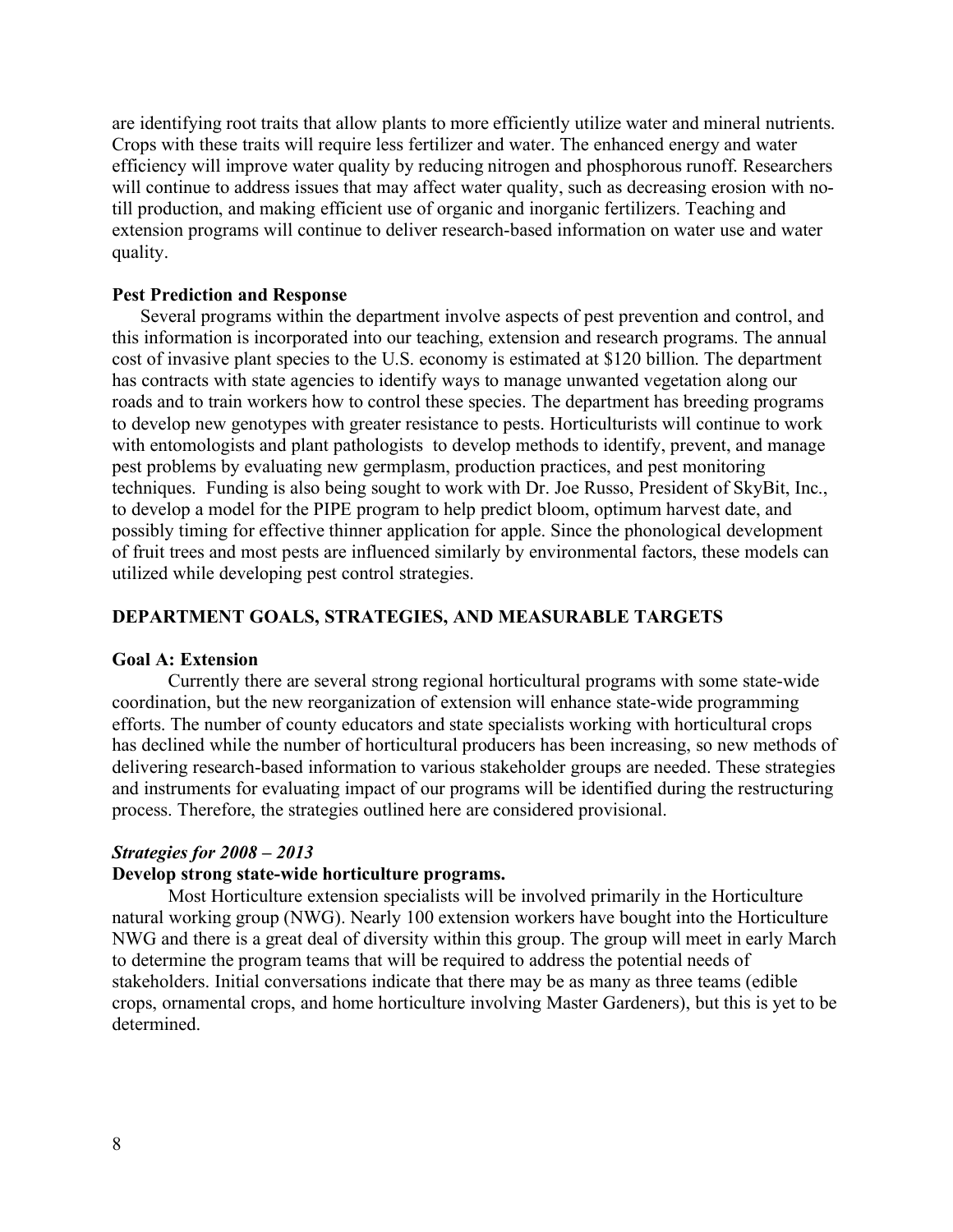#### **Expand efforts to externally fund the Master Gardener program.**

Master Gardener volunteers allow county educators to work with commercial producers by responding to a large volume of consumer requests for information in county offices. Recently, the program has been greatly enhanced by providing more uniform training to MGs and improving the reporting system. Currently a county extension educator provides half-time leadership for the state-wide program, but the program could have a stronger presence if this half-time coordinator position were expanded to a full-time position. A sustainability committee is identifying strategies to externally fund this position.

#### **Explore new ways to reach traditional and non-traditional audiences.**

Traditional audiences include primarily stakeholders involved in commercial production, handling, and marketing of horticultural crops. Initial attempts to reduce the number of county meetings attended by state specialists, while continuing to serve our traditional audiences, using videoconferencing were not successful because there was inadequate buy-in from county educators and stakeholders. Since travel funds are inadequate to support travel to existing county meetings, new methods of information delivery are needed. Examples of technologies that will be considered include web seminars and workshops, podcasts, and Adobe connect. Through the restructuring process, we will work with county educators, CEDs and RDs to get their buy-in on this new approach to delivering state-wide educational events. We are also working with county educators to increase registration fees to reimburse specialists expenses. The department will search for cost-efficient ways to serve the growing needs of nontraditional audiences, such as part-time farmers, home horticulturists, and citizens involved in greening urban environments.

#### **Participate in the new Penn State Center in Pittsburgh.**

The department will explore ways to participate in the Penn State Center in Pittsburgh, possibly by providing expertise in the greening of inner city space. We will also explore emerging opportunities to partner with other Penn State campuses and colleges, other universities, and community organizations interested in establishing gardens and small horticultural businesses in urban spaces.

#### **Performance Indicators**

#### **Develop strong effective horticultural teams to provide state-wide programs.**

The teams within the NWG will identify methods of documenting impact of the statewide programs. Criteria will be developed to evaluate the contribution of specialists and educators to extension programs. A possible approach is to survey **s**takeholders after educational events to determine what they learned and if they plan to change practices in the coming year. During the following year the stakeholders will be asked if they actually did change their practices and if the changes enhanced their sustainability.

#### **Enhance the sustainability of the Master Gardener Program.**

Currently the College provides funding for a half-time state-wide MG coordinator. The MG sustainability committee developed a three-tier plan to make the program self-supporting. The regional directors rejected the plan that called for MGs to pay for their training. The committee will work with the college development office to identify potential contributors to the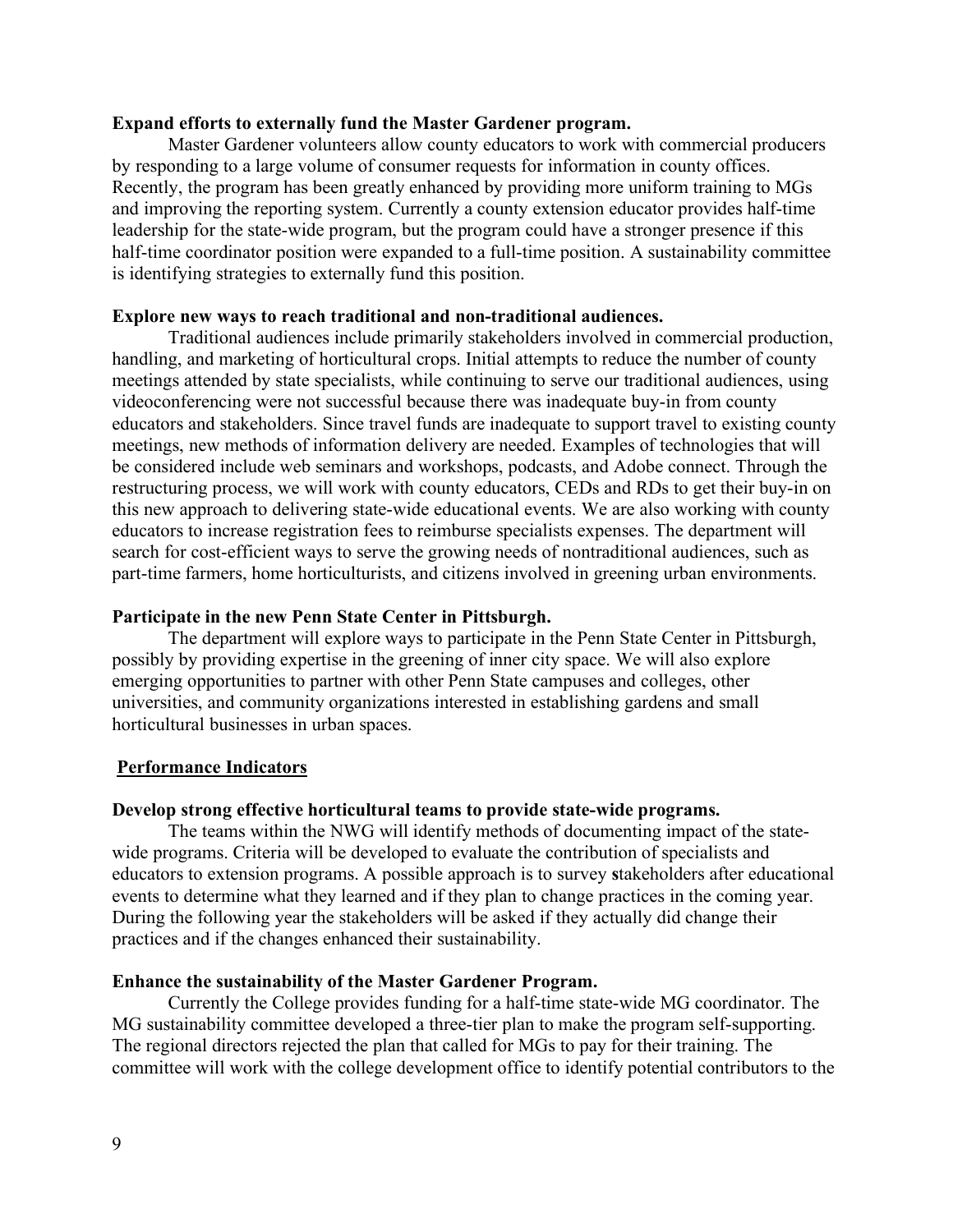program. A goal is to attract external funding by 2013 to annually support half of a full-time state-wide coordinator (about \$25,000 per year).

### **Identify methods to efficiently deliver information through state-wide programming.**

Specialists have enhanced the quality and uniformity of state-wide training to MGs without leaving campus by using video-conferencing. The MG coordinators conference was also administered with this technology. We will work with stakeholders, county educators, and county extension directors to identify methods of delivering needed information to other stakeholders in ways that reduce travel for specialists and county educators without sacrificing program quality.

### **Goal B: Increase Enrollment and Enhance Student Success**

Increasing enrollment, student retention, student credit hours, and placing graduates is vital to the future of the department. To accomplish this, we need to more effectively market our programs to attract potential students. The growth of our horticulture-related industries also depends on access to qualified employees.

### *Strategies for 2008 – 2013*

- **1.** The department will fund a graduate student to visit Commonwealth campuses and work with DUS advisors to inform advisors and students about the opportunities for students majoring in horticulture and landscape contracting.
- **2.** In an attempt to introduce more students to Horticulture, HORT 150 "Plants and Humans" will be taught each year. In 2008 the course was taught for the first time with 90 students.
- **3.** To enhance student retention, the department will continue to teach a section of AG 150S, "*Be a Master Student*".
- **4.** To improve yield rates and diversity, the department will continue to offer scholarships to outstanding students in offer status
- **5.** Have undergraduates develop a short video for You-Tube to explain the department undergraduate programs, the opportunities presented to students, their experiences, and their expectations in the field after graduation.
- **6.** Revitalize undergraduate curriculum
	- The Landscape Contracting program was assessed by industry leaders and provided the basis for the 2007 strategic plan to serve the Green Industry. Two primary objectives for the undergraduate program were to add a minor in Arboriculture and incorporate more information technology into the program. With financial help from the tree-care industry, a half-time instructor was secured and the arboriculture minor is being offered. A non-tenure track instructor teaches the CAD courses and new software; however we would like to hire a tenure-track assistant professor with a research component to identify new applications for students and industry stakeholders, as well as new methods of teaching information technologies, such as using videocasts and podcasts in the classroom and for industry audiences.
	- A new course in organic horticulture has been added to take advantage of the growing interest in organically-produced food.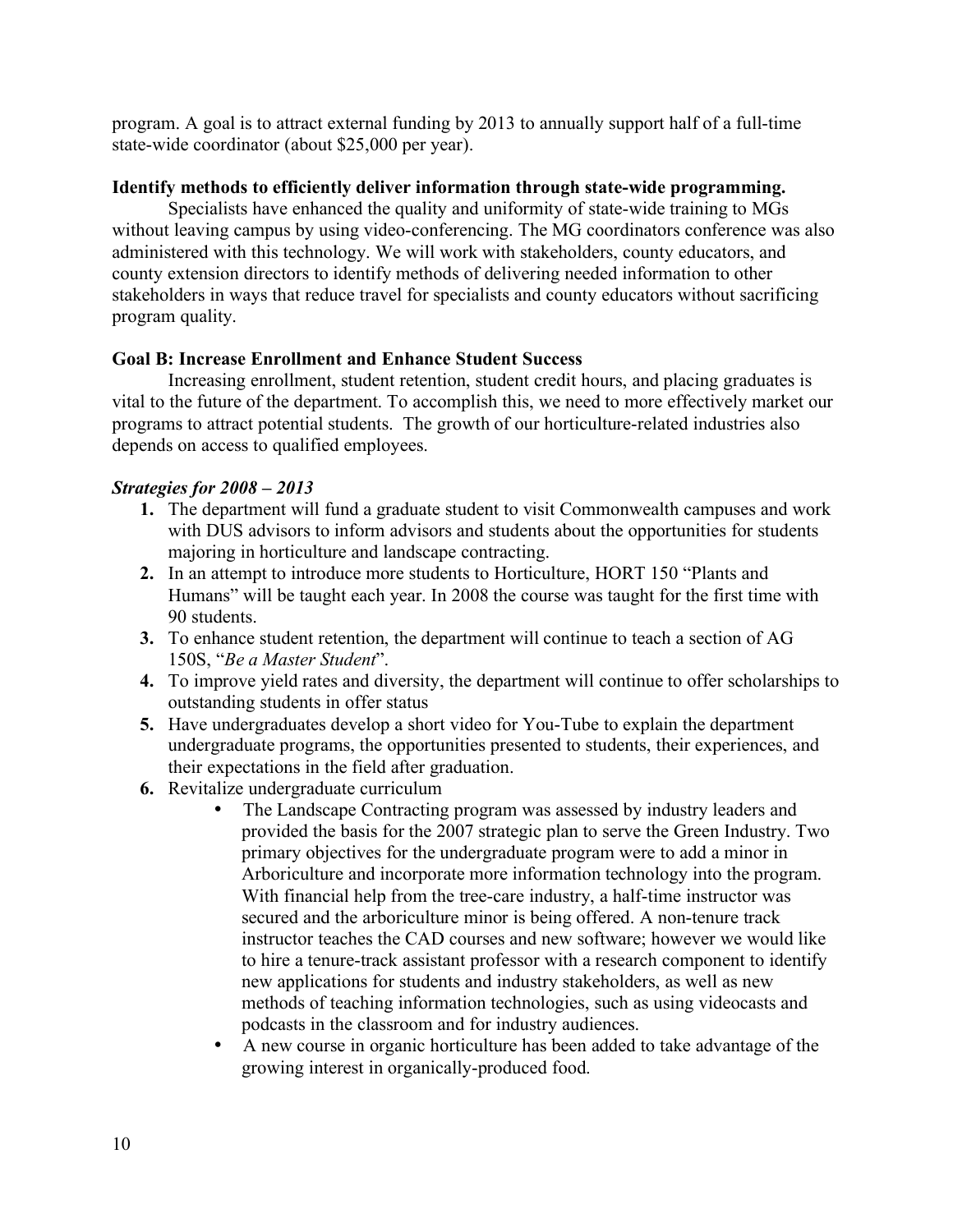- A new course, entitled "Nursery Entrepreneurship," was offered for the first time during the Fall 2008. The course focuses on helping students understand the process of developing a business plan while learning the roles and responsibilities of a business owner. The course will continue to be offered and will be expanded from one to three credits. In addition, the scope of the course will broaden to not focus solely on nurseries but all possible horticultural operations.
- During the next two years, the Horticulture curriculum will be thoroughly reviewed to ensure that we are teaching courses that are relevant to preparing our students for successful careers. This will likely involve adding and deleting some courses, while other courses may be rearranged.
- Ensure that all undergraduate students participate in a research project or an internship experience
- Students will be encouraged to participate in international study programs and team competitions
- The department will participate in student-reviewed request for proposals to enhance teaching programs
- **7.** Continue to explore opportunities for joint recruitment activities with other Plant Science programs in the College.
- **8.** Enhance graduate student programs
	- Revitalize the department colloquium series by obtaining more input from students.
	- We have changed the colloquium course to include a classroom-type course along with the seminar series. Starting Fall 2008, the grad students were also asked to organize the seminar series for each fall semester with a theme topic chosen by them.
	- Starting spring 2009, the Department of Horticulture at Cornell University will send one or two graduate students to present seminars each spring and we will send one or two students to present seminars at Cornell.
- 9. Enhance graduate student experience
	- Increase social opportunities for Graduate students to develop a stronger graduate student community
	- Meet with Graduate students at least once a year to identify ways the department can improve their experiences
	- Graduate students will participate in University and College sponsored programs involving Scholarship and Research Integrity
	- We established the "Hortfest" event, where each semester students share their research results in a social setting.

### *Performance Indicators*

### **Increase Enrollment**

Although there are very good employment opportunities for our graduates, undergraduate enrollment in the plant sciences has been declining nationally. Our enrollment has declined at a slower rate than at most Land Grant institutions, and we have more horticulture majors than our peer institutions (see Appendix I). However during the past four years the number of Horticulture majors has declined about 10%. The number of majors in Landscape Contracting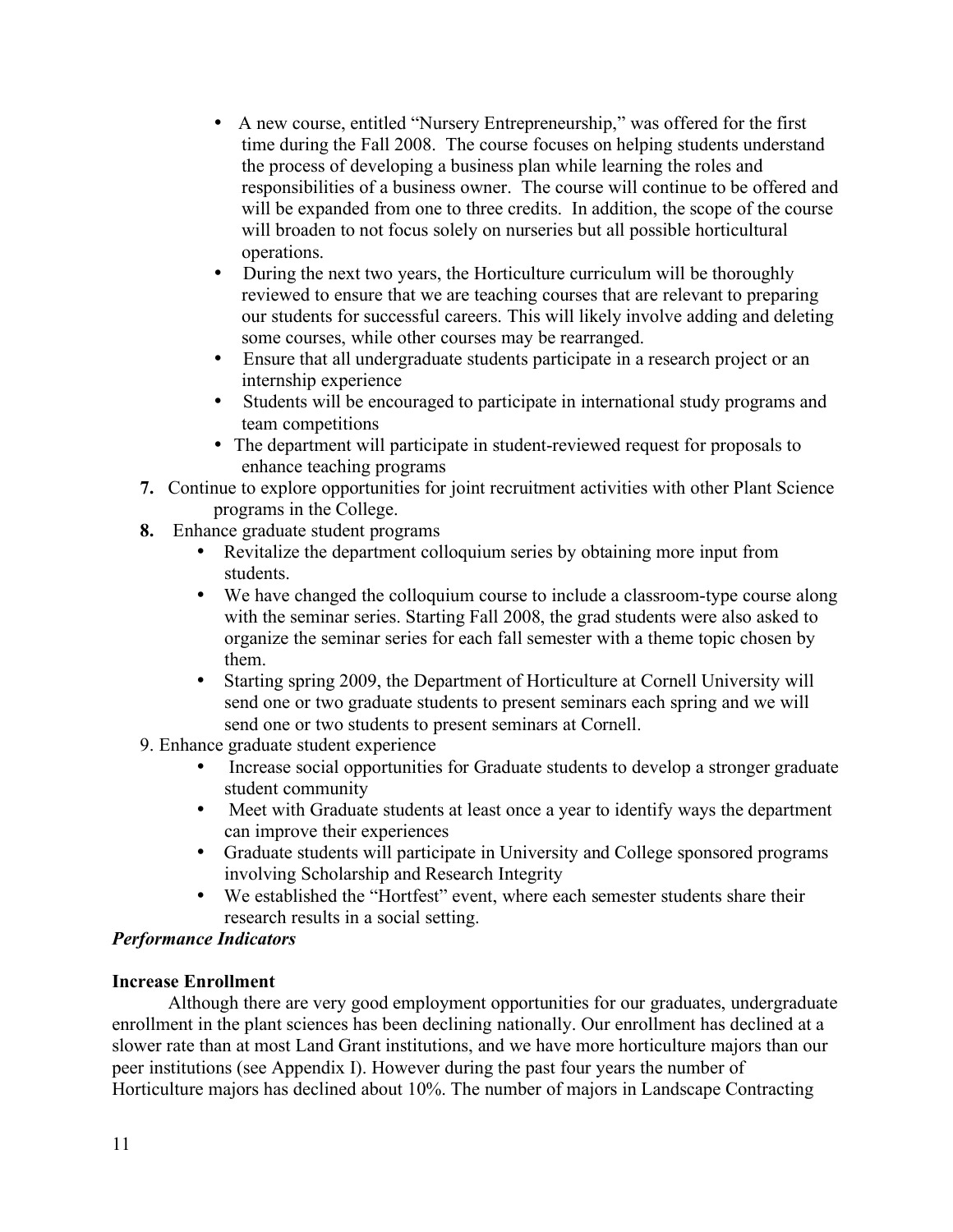has remained fairly stable. The strategies described above are expected to stabilize and hopefully attract and retain more students. In 2001/02 the department was responsible for 5,336 student credit hours (SCHs) and that number fell 8% to 4,914 in 2004/05, but SCHs have increased to 5,166 during the 2007/08 academic year. By committing a graduate assistant to recruitment, we expect to attract more students to our majors, and the addition of a new general education course and courses related to organic horticulture are expected to increase our SCHs.

#### **Increase Graduate Enrollment**

Graduate student numbers are directly related to the amount of funding available to support students. The department will continue to leverage support for students in Intercollege programs by funding some students for one or two years. Efforts will be made to support more graduate students on grants.

#### **Increase Student, Employee, and Alumni Satisfaction Measures**

Exit interviews with graduating seniors indicate that students are highly satisfied with course work, advising, and interaction with faculty, but horticulture majors indicate a desire for more hands-on activities. During curriculum revision, more hands-on labs will be added to horticulture courses. To better quantify student satisfaction, students will be surveyed at graduation time and again three years after graduation. Employers of our students in industry and advisors of our students in graduate school will also be surveyed to evaluate how well our students are prepared for their careers. Currently we do a poor job of tracking our horticulture students after graduation, and these surveys should help provide those types of information.

#### **Goal C: Assess student learning outcomes**

Essential Program Competencies

- 1. Horticulture Upon completion of a B.S. degree in Horticulture all students should have the following competencies.
	- a. Technical competency master major issues related to horticulture, including:
		- 1.) Understand plant structure and function
		- 2.) Understand how environmental factors affect plant growth
		- 3.) Familiarity with production and marketing systems for edible and non-edible horticultural crops.
		- 4.) Understand nomenclature and identification of annual, perennial and woody plants.
		- 5.) Understand how to manipulate the environment to produce higher quality horticultural crops
	- b. Interdisciplinary students will be knowledgeable about and appreciate disciplines related to horticulture, especially entomology, plant pathology, business and marketing, soils, and environmental sciences.
	- c. Communication skills- students will be able to communicate clearly to make their meaning apparent to others through written and oral communication and presentation skills.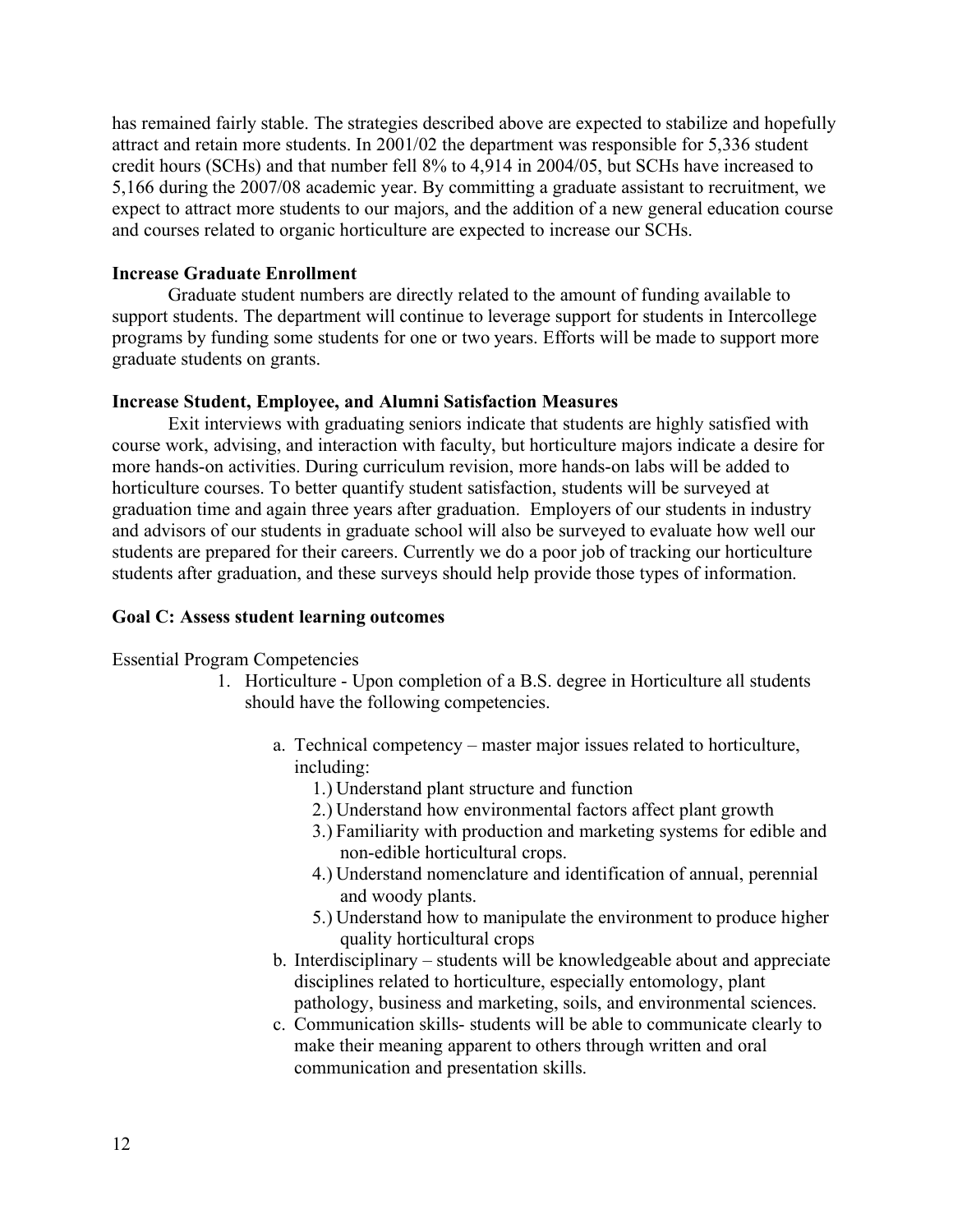- d. Intellectual skills -students will be able to think analytically, critically, and creatively.
- e. Personal & Social responsibility- students will have skills for lifelong learning, leadership, multiculturalism, ethnical competency, experiential learning, teamwork, and service & responsibility
- 2. Essential program competencies Landscape Contracting
	- a. Critical thinking

1. Problem Solving - students will learn to recognize problems, identify causes and consequences, analyze alternative approaches, synthesize preferred solutions, and evaluate actions and consequences.

2. Information literacy – Students are taught to find information in a variety of forms and from a variety of sources, they can assess information critically and effectively, they can process information in a manner that fosters comprehension, and integrate new information into an existing body of knowledge.

- b. Oral and Written Communications
	- 1. Speaking students can present ideas and concepts clearly to individuals and groups
	- 2. Writing Students can produce professional written business correspondence, professional resume and portfolio of work, comprehensive design narratives, construction notes and specs.
	- 3. Language skills students have a working knowledge of basic Spanish, understand important aspects of Hispanic culture, and terminology used by Hispanic landscape workers.
- c. Technical Literacy
	- 1. Possess landscape design knowledge and skills students will understand design and employ it at a variety of scales using graphic and labeling techniques to effectively communicate design intent, and integrate plans elevations, sections, perspectives, models, and details into a comprehensive plan set.
	- 2. Possess landscape construction knowledge and skills students will be familiar with common construction materials and methods of installation, understand project scheduling systems, read and produce construction drawings, use surveying equipment and procedures to gather field data and stake our site improvements, and calculate cut and fill volumes from grading plan.
	- 3. Possess landscape management knowledge and skills students can calculate material application rates and calibrate equipment, properly prune trees and shrubs, and assess existing landscapes.
	- 4. Possess horticultural science knowledge and skills students can recognize and identify plant material commonly available to the landscape industry, understand the attributes and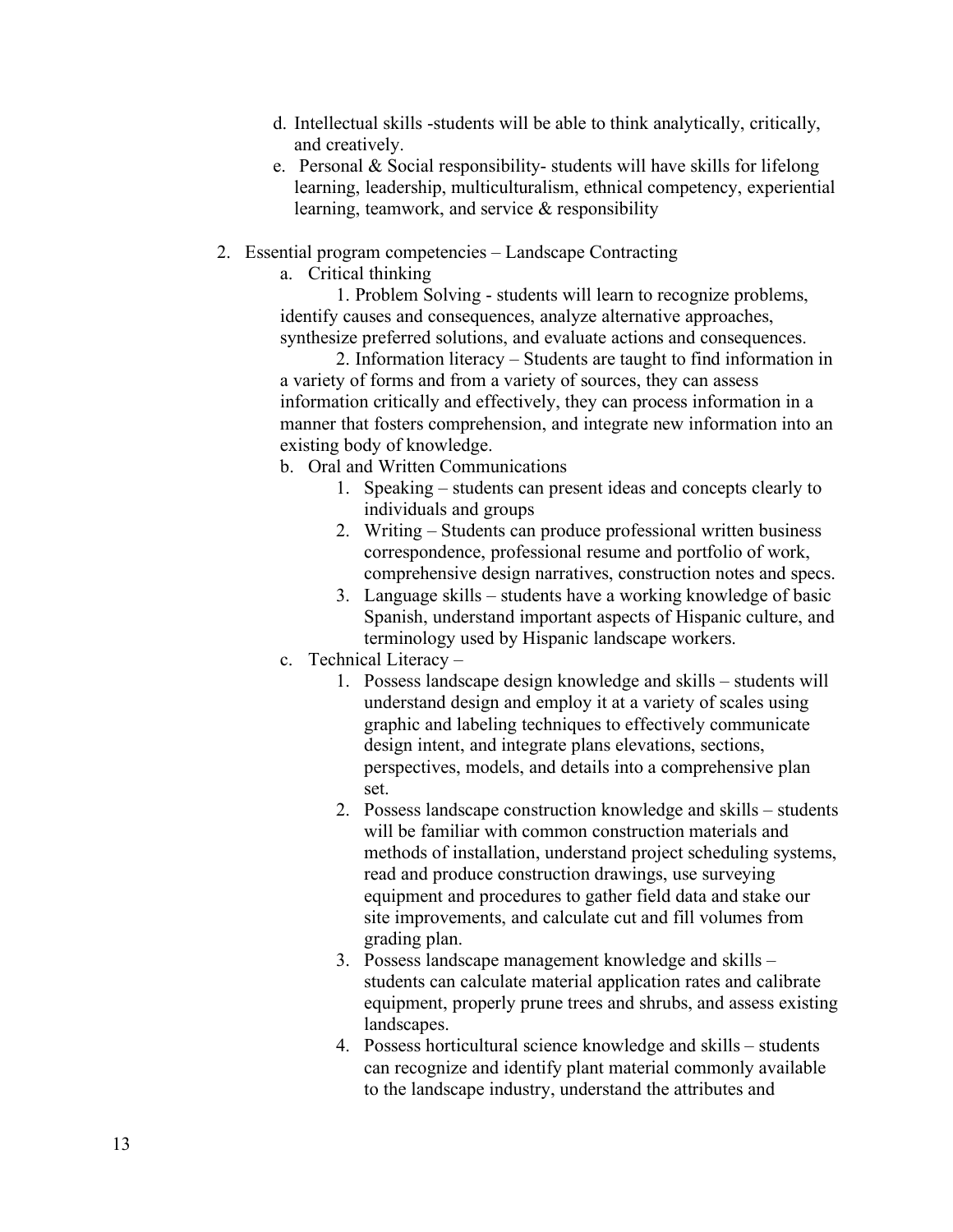limitations of plants used in residential and commercial landscapes, identify and recommend treatment for common pests and diseases of landscape plants, and understand the use of chemical mixtures and treatments to solve plant problems.

- 5. Utilize appropriate math skills to solve problems related to landscape contracting –students can calculate areas and volumes for landscape materials, mix rates and application rates for fertilizer and pesticides, and percentages for estimating and bidding.
- 6. Employ appropriate business strategies to create and maintain a healthy, profitable enterprise – students will understand principles of marketing, sales, accounting and business management. They will be able to estimate direct and indirect costs, calculate profit for landscape construction and maintenance projects, and embrace community service as a business goal and marketing tool.
- 7. Employ digital methods to maximize the quality of landscape design and construction plan sets – students will demonstrate an understanding of computer software availability to the industry, including 2-d and 3-D computer aided design with color rendering and presentation. Students will understand strengths and limitations associated with individual software packages, and manage information in a manner that makes it accessible and useable.
- d. Human understanding and interaction
	- 1. Employ appropriate interpersonal skills students will conduct themselves in a manner that displays appropriate business etiquette, display respect for internal and external partners, and act in a manner that creates a professional impression
	- 2. Establish and adhere to a high level of personal and professional ethics – students will recognize boundaries of appropriate behaviors, and demonstrate honesty and integrity in all aspects of business.
	- 3. Collaborate effectively with others students will provide and accept criticism in a constructive way, deal with opposing ideas and resolve conflicts, and know when to lead and when not to lead.
- 3. Horticulture Graduate Students- Upon completion of a graduate degree in Horticulture all students should have the following competencies.
	- a. Technical competency Understand major issues related to their research areas.
		- 1. Familiarity with research methods used in their field of research.
		- 2. Understand how to search the literature for relevant information.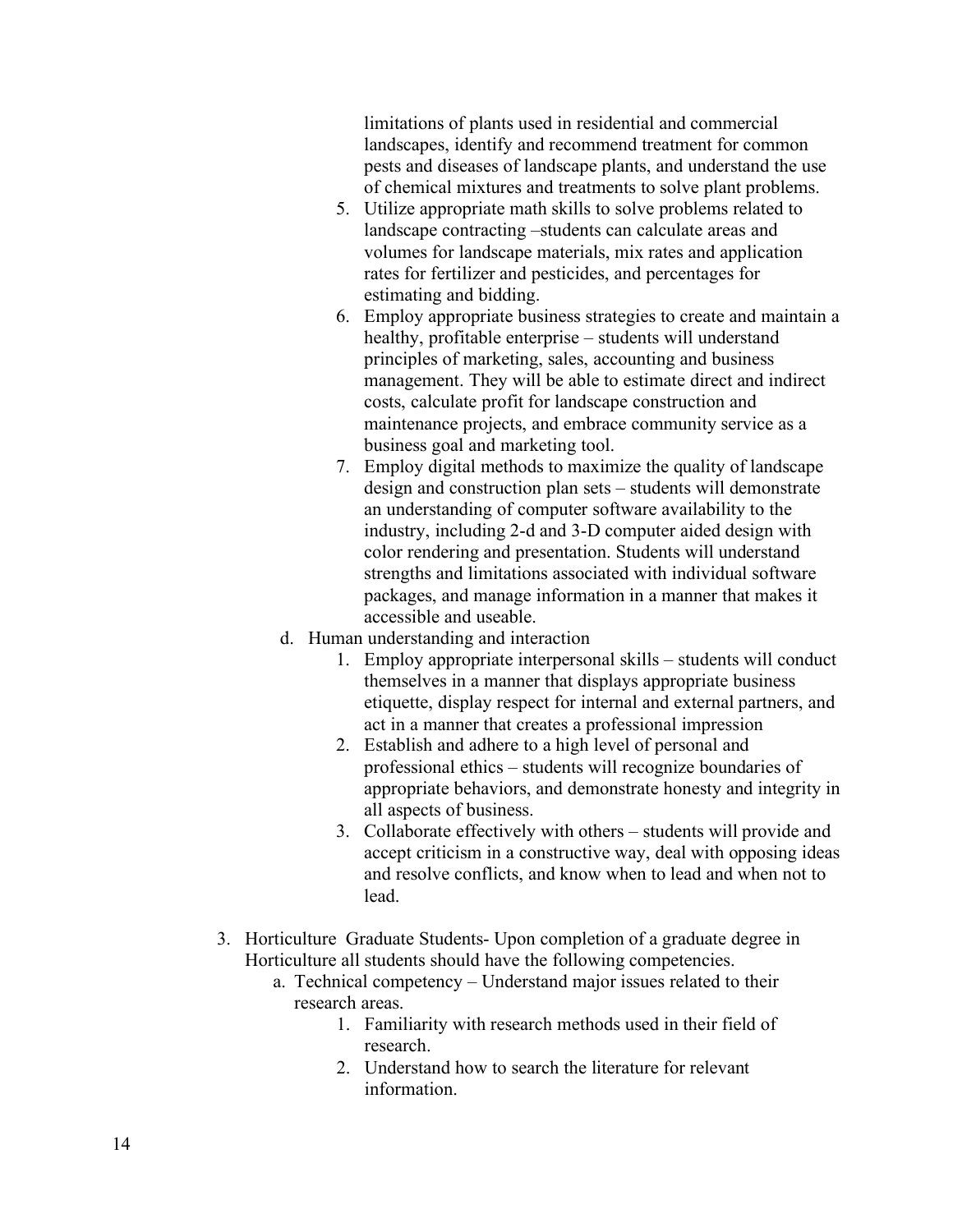- 3. Interdisciplinary students will be knowledgeable about and appreciate disciplines related to their areas of research, especially genetics, entomology, plant pathology, business and marketing, soils, and environmental sciences.
- b. Communication skills- students will be able to communicate clearly to make their meaning clear to others through written and oral communication and presentation skills.
- c. Intellectual skills -students will be able to think analytically, critically and creatively. They will also be able to read and interpret research information in the literature.
- d. Personal & Social responsibility- students will have skills for lifelong learning, leadership, experiential learning, and service and responsibility, and they will be able to work with people from different religious, ethnic and national backgrounds.
- e. Scholarship and Research Integrity students will be able to conduct research in a responsible and ethical manner.
- 4. Courses that map strongly to the Horticulture competencies
	- a. Ag 150S "Freshman Seminar"
	- b. Hort 315 "Environmental Effects on Horticultural Plant Growth"
	- c. Hort 390 "Junior Seminar"
	- d. Hort 490 "Senior Seminar"
	- e. Hort 455 "Retail Horticulture Business Management"
	- f. Hort 402W " Plant Nutrition" or Hort 412W "Post-harvest Physiology"
- 5. Courses that map strongly to the landscape contracting competencies
	- a. Ag 150S "Freshman Seminar"
	- b. Hort 120 "Computer Applications for Landscape Contracting"
	- c. Hort 269 "Residential Landscape Planning"
	- d. Hort 368 "Landscape Planting Design"
	- e. Hort 410W "Issues in Landscape Contracting"
- 6. Courses that map strongly to the graduate student competencies
	- a. HORT 590 "Colloquium"
	- b. The SARI program at Penn State
	- c. The new statistics course being offered

### **Goal D: Implement cost savings**

### *Strategies for 2008-2013*

• Purchasing recycled computers for the Landscape Contracting labs will save about \$20,000 per year.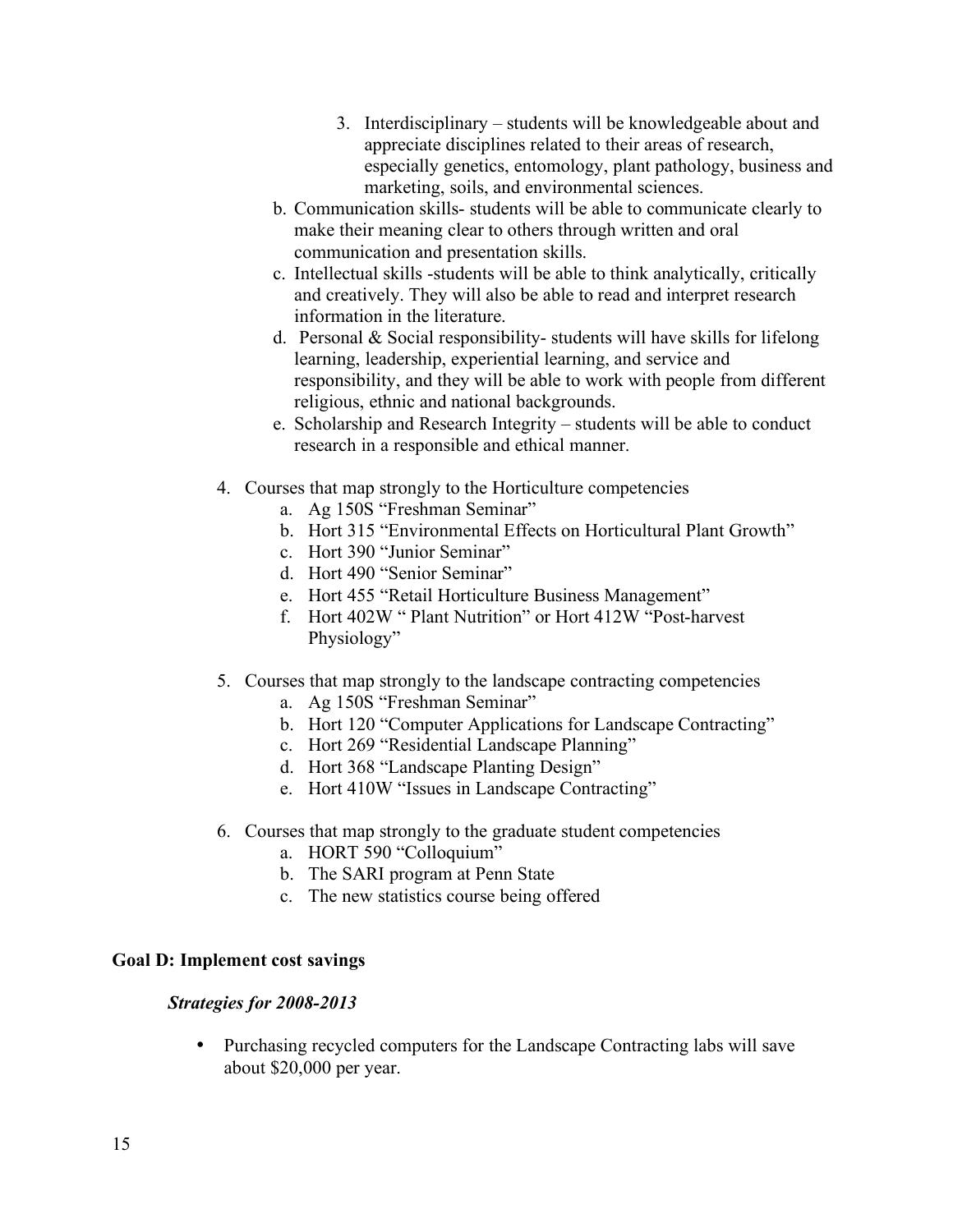- The flower trials have been moved to Landisville, where growing conditions are more similar to conditions near population centers. This has eliminated the need for wage-payroll personnel to maintain the gardens, at a savings of \$6,000 per year. Fifty percent of a standing appointment position was also re-assigned from the gardens to the greenhouse. This allowed us to eliminate a fixed-term appointment position in the greenhouse, saving an additional \$26,000 per year.
- Responsibilities for an administrative staff were modified due to the loss of a Support Assistant. We are working with college web support staff to maintain our web site. Salary savings to the college will be about \$26,000 per year.
- The travel costs for extension specialists to train Master Gardeners (MG) at offcampus locations were prohibitive; more than \$5,500 in travel and about 40 mandays per year. To enhance the quality and uniformity of MG training around the state, the Master Gardener program is using the College's polycom system to allow specialists on campus to participate in MG training at 9 locations.
- The annual Master Gardener Coordinators Conference is now using polycom technology and will save about \$10,000 in travel, lodging, meals, and registration compared to bringing participants to campus.
- The annual Alumni Newsletter is distributed electronically, saving about \$3,000 in publication and mailing costs per year.
- The department had a policy of paying 50% of the cost of fixed-term research technicians and each year the department paid 50% of the salary increases. The department's contribution has been stabilized at 2007 levels and faculty members are now required to pay for salary increases for the five staff members, saving the department about \$6,500 per year, with cumulative savings over a 5-year period of about \$34,000. The faculty recently approved a plan to further reduce departmental commitment by \$3,000 per year per employee for the next 4 years. This strategy will save the department \$15,000 in 09/10, \$30,000 in 10/11, \$45,000 in 11/12, and \$60,000 in 12/13.

### **Goal E: Enhancing the recognition, reporting, and distribution of the impact of our programming**

Traditionally many horticultural operations in the state were predominantly large wholesale operations and many produced for the wholesale and processing markets. More recently there is an emergence of many new and often part-time growers, producing for retail markets. The increasing diversification of horticultural industries will require new methods to communicate science-based information to ensure their sustainability. There is also an increasing demand for home horticulture information. Master Gardeners help alleviate the workload on extension educators and state specialists by responding to home horticulture questions and by providing educational programs for noncommercial stakeholders. If county educators and state specialists are to work closely with commercial producers and generate research information, we must explore new methods of satisfying the increasing demand for home horticulture information. During the next five years we will undertake a series of activities to improve communications with the horticultural industries and to obtain additional financial and political support from our diverse stakeholders.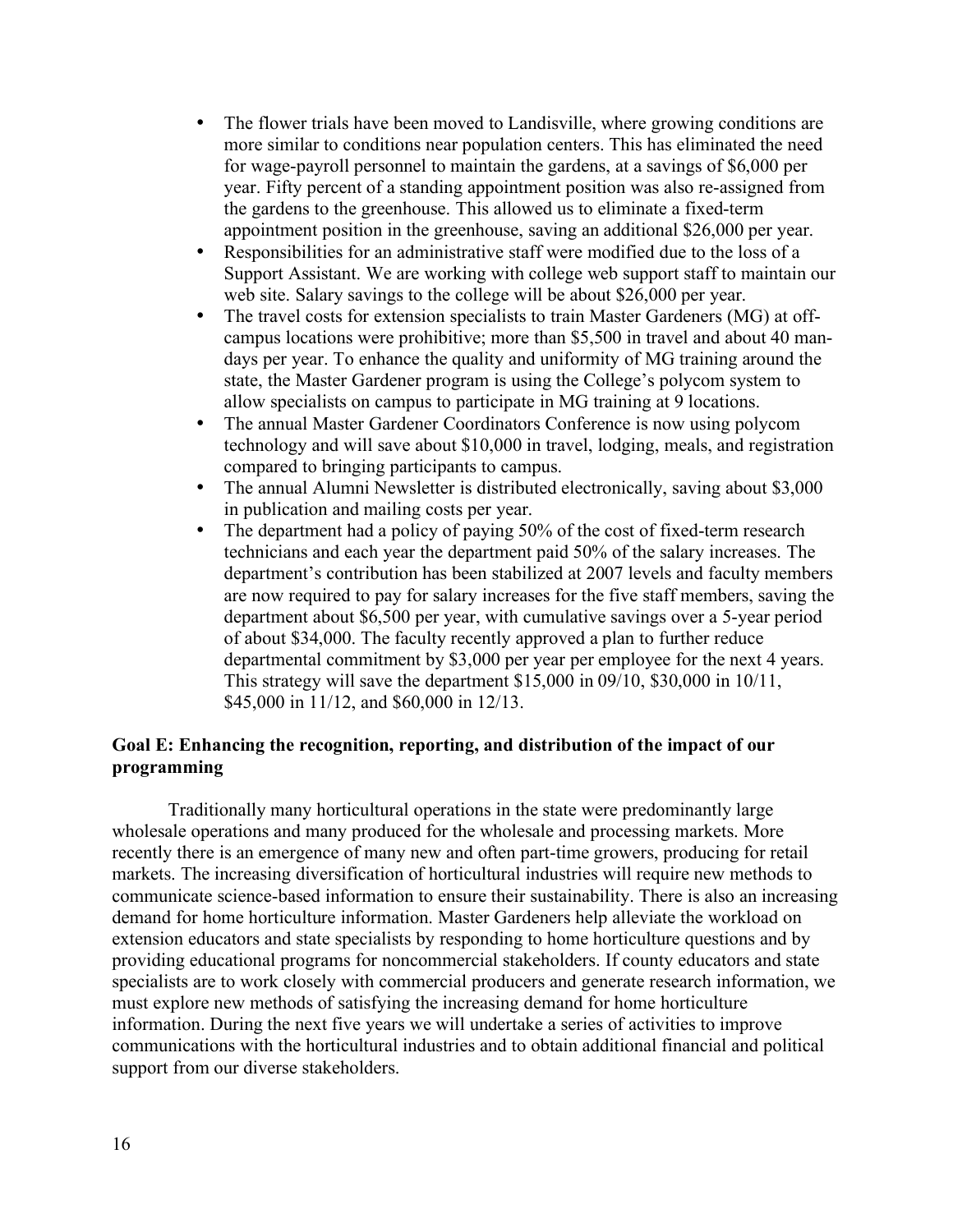### *Strategies for 2008-2013*

- 1. Develop a horticultural advisory board. Board members will represent all commodity groups and will provide input on our teaching, research, and extension programs.
- 2. Improve the department web site to provide information to diverse stakeholders
- 3. Submit multi-disciplinary agricultural experiment station project proposals
- 4. Continue to provide opportunities for county educators and possibly master gardeners to participate in multi-functional applied research
- 5. Enhance recognition, reporting and distribution of our program's impacts by surveying stakeholders to assess impact of extension recommendations
- 6. The Landscape Contracting program established a Facebook group for alumni in 2007. To date 130 have joined. The site is used for informal and formal communications, including news about the program, faculty, students, and alumni. Posts include photographs, important dates, and job announcements. A similar site is planned for alumni of the Horticulture major.

### **Performance Indicators**

### **Improve department web site**

The number of visitors accessing the Department of Horticulture's web pages will be monitored to determine if more people are accessing information from our programs.

### **Enhance impact reporting**

Members of the horticulture NWG will develop evaluation instruments to capture information related to the impact of our extension programs. The Master Gardener program has greatly improved the reporting of its activities and this will be continued.

Electronic reports annually summarizing research projects will also be posted on the department web site.

### **Enhance recognition of horticulture programs**

The horticulture alumni newsletter was first published in 2005 to inform alumni of the department's activities in teaching, extension, and research. The newsletter will be published annually and, when appropriate, other activities will be reported through news releases.

### **Goal F: Fostering Diversity**

The Department of Horticulture will continue to participate in the College of Agriculture's diversity plan. During the past several years the department has attempted to improve the climate in the department and we will continue to explore new opportunities. Below is a summary of the department's recent activities.

### *Strategies for 2008-2013*

- A climate Committee was formed and meets several times each year to identify opportunities to improve the working environment within the department.
- A monthly coffee hour was established to enhance interaction between staff, faculty and graduate students.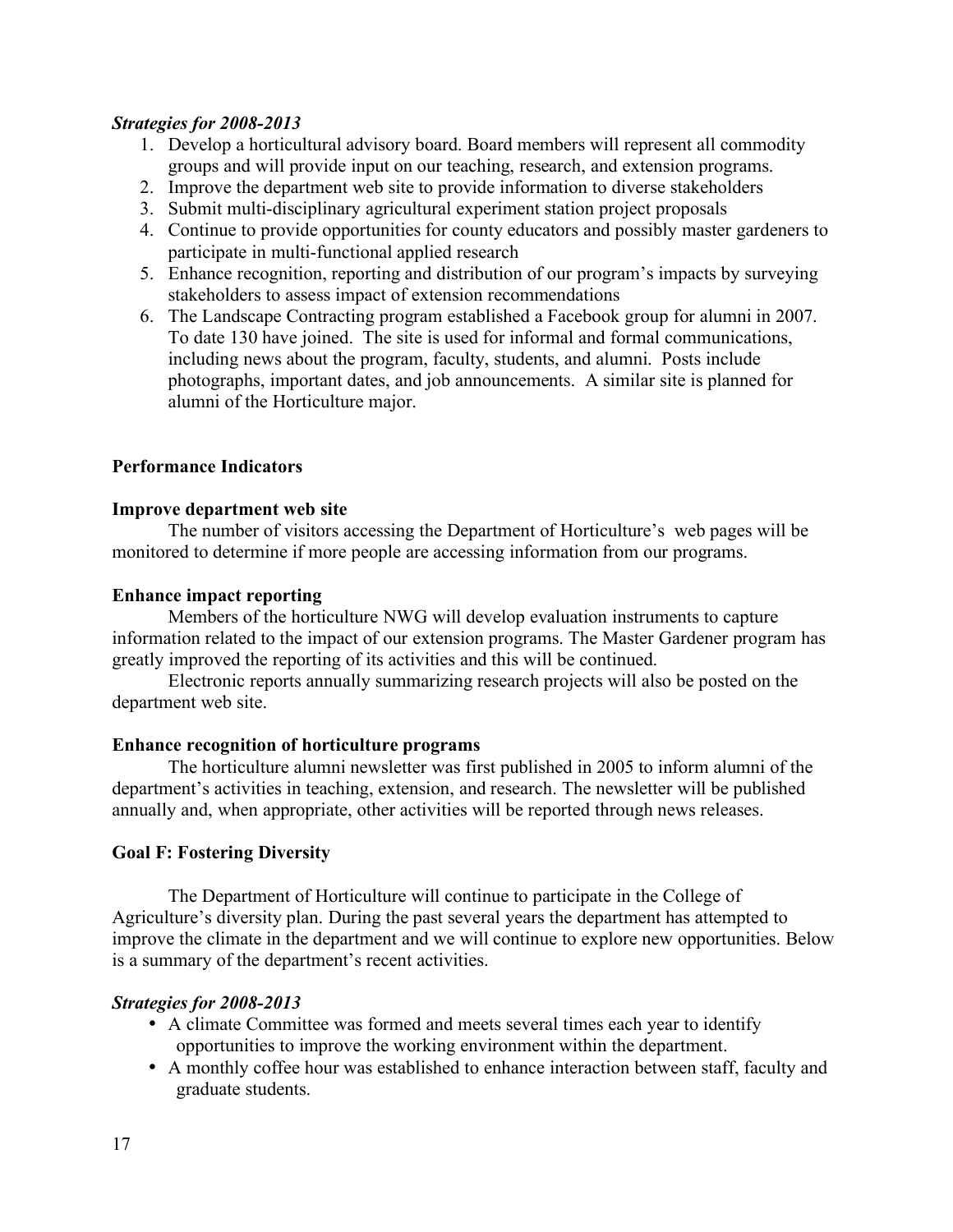- Other social activities have included luncheons, breakfasts, and group attendance at Spikes baseball games.
- A column is included in our monthly newsletter "Hort d'oeuvres" to provide background information, by way of interviews, about graduate students, staff, and faculty. Some newsletters also have a quiz about departmental employees.
- A Climate Survey was administered to determine if department members experienced or observed discrimination or harassment. Few problems were revealed, and graduate students, members of the staff and faculty are encouraged to attend workshops on Sexual Harassment and other issues intended to improve the working environment within the department.
- To recruit underrepresented students, several faculty members have visited high schools with large populations of minority students to encourage students to apply to Penn State.

### **Priority Programs**

The highest priority of the Horticulture Department is to strengthen its research capabilities. The department has not hired a new faculty member since 2004. In the last three years three faculty members have retired, and the department lost 1.1 research FTEs. Only one of the last five hires had a research appointment of more than 30% and two positions had no research appointment. As a result, the department has only 2.2 research FTEs at the Associate rank and we have no faculty members at the Assistant Professor level. Despite the loss of research FTEs, the department has recently increased the level of external funding, and infusion of additional faculty with new research expertise is critical for the department to remain competitive.

In the past three years, two faculty members with considerable teaching responsibilities in the ornamentals area (Beattie and Kuhns) retired. Extension appointments were substantially converted to teaching appointments to maintain the undergraduate programs. As a consequence, the department is no longer able to provide state-wide leadership to the extension programs serving the green industry. With the restructuring of extension, county educators will likely be expected to provide leadership for state-wide programs and state specialists with three-way appointments will provide some support for the ornamentals programs.

During the next five years, two more retirements with considerable teaching responsibilities in the ornamentals area are expected. The Horticulture curriculum will be reevaluated and courses will be reorganized to use teaching faculty time more efficiently while maintaining the quality of our undergraduate programs. This will allow us to teach important courses without further conversion of extension and research resources into teaching.

A new research emphasis in the department will be in the area of climate change as it affects horticultural production systems and plant biology. Jonathan Moore, American Society for Horticultural Science (ASHS) National Issues Consultant, recently provided the ASHS National Issues Task Force with a summary of a lunch meeting he attended with a staffer for Representative Colin Peterson, chairman of the new House Ag. Committee. *Climate Change* was one of the priorities that were mentioned. The department already has strong programs dealing with various aspects of climate change and environmental factors affecting plant growth and productivity, as well as the influence of plants and plant production on the environment, air quality, and water use and water quality. The department will continue to emphasize these areas in its research, teaching, and extension programs, and a request for a new faculty position with a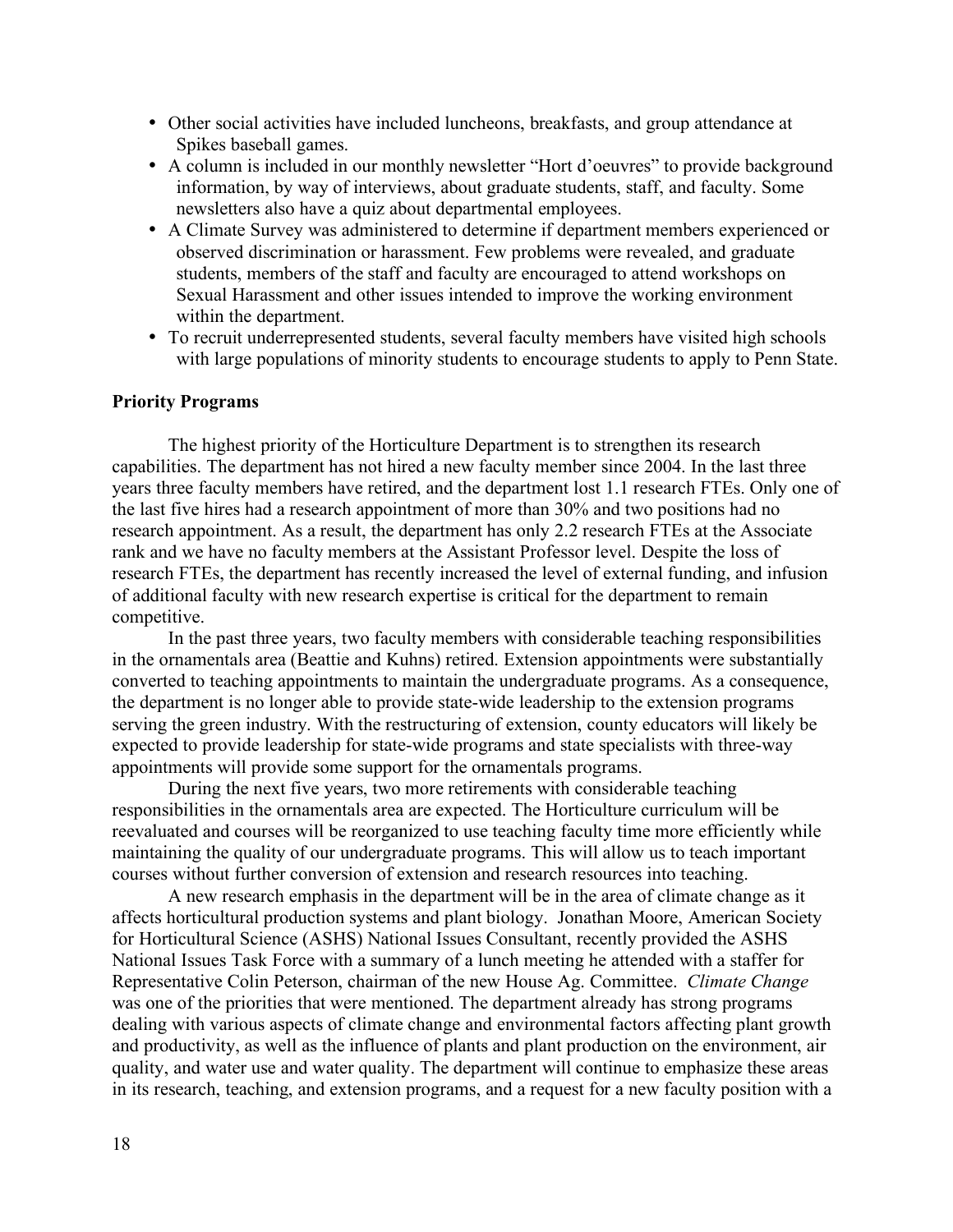heavy research appointment will be developed to provide a focal point in the area of climate change and environmental factors. We will explore possible collaboration with the college of Earth and Mineral Sciences for a co-funded position in this area.

Another area of strength in the department is in edible crops. Since horticultural products are an important source of vitamins, minerals, and health promoting compounds, we would like to strengthen and expand the program with a position in nutritional genomics. A researcher studying the genetic traits associated with high nutritional value would support our genetics and breeding programs and could also work with applied production researchers to study the influence of cultural practices, such as plant nutrition, plant stress, and cultivars selection on the health properties of our crops. Such a position might be co-hired with the department of Food Science or the College of Health and Human Development.

Another area of emphasis will be entrepreneurship. Several faculty members have incorporated entrepreneurship into existing courses, and it will be the focus of a newly created course. The Cellar Market provides a unique opportunity to expose students to marketing and retailing. Entrepreneurship has also been increasingly incorporated into our extension programs. The Mid-Atlantic Young Grower Alliance originated with a group of young fruit growers in Adams County, but has rapidly expanded to include young fruit and vegetable growers from the mid-Atlantic region. Leadership for this organization has come from Pennsylvania Cooperative Extension and personnel will continue to work closely with this group of energetic horticultural producers because they represent the future of the horticultural industry.

The department will continue to seek a tenure-track position in the area of information literacy. One reason our students are in such high demand is because they are exposed to information technology that programs at other universities don't provide. We will explore opportunities to provide programs leading to a two-year certificate and/or associate degree in landscape contracting affiliated with the Penn State Center in Pittsburg. We expect most of the courses will be delivered electronically, and this position will be instrumental in developing and enhancing those courses. These would be the first web-based courses in landscape contracting that we are aware of and it would elevate our program to a new level. This program could also be expanded to other locations in the state. A two-year program is also expected to help us recruit new students into our four-year program at University Park.

An area of concern to the department is the anticipated demolition of existing greenhouses and headhouse complex. The department eagerly anticipates access to modern greenhouse facilities, but we are concerned that there may be inadequate greenhouse space on campus to adequately teach our courses. We are working with other departments to evaluate more fully teaching needs and a report will be submitted to the college in spring of 2009. We are also concerned that the space charges in the new research greenhouses may be too high to support applied horticultural research that traditionally has not been funded at the levels more common for fundamental research.

Of greater concern is the loss of the headhouses. Located in the headhouses is a classroom, a teaching lab, a research lab, a dark room, growth chambers, and office space for a faculty member, four research technicians, and about six graduate students. Headhouse space is also used for teaching labs in several courses, tomato seed extraction, and corn seed extraction and storage. The Cellar Market may also be lost and would no longer be available for teaching and marketing research. Half of the Cellar Market is also used for storing tools and equipment for the Landscape Contracting program and Arboriculture courses, as well as for some research projects. The department will work with the college to find solutions to our space losses.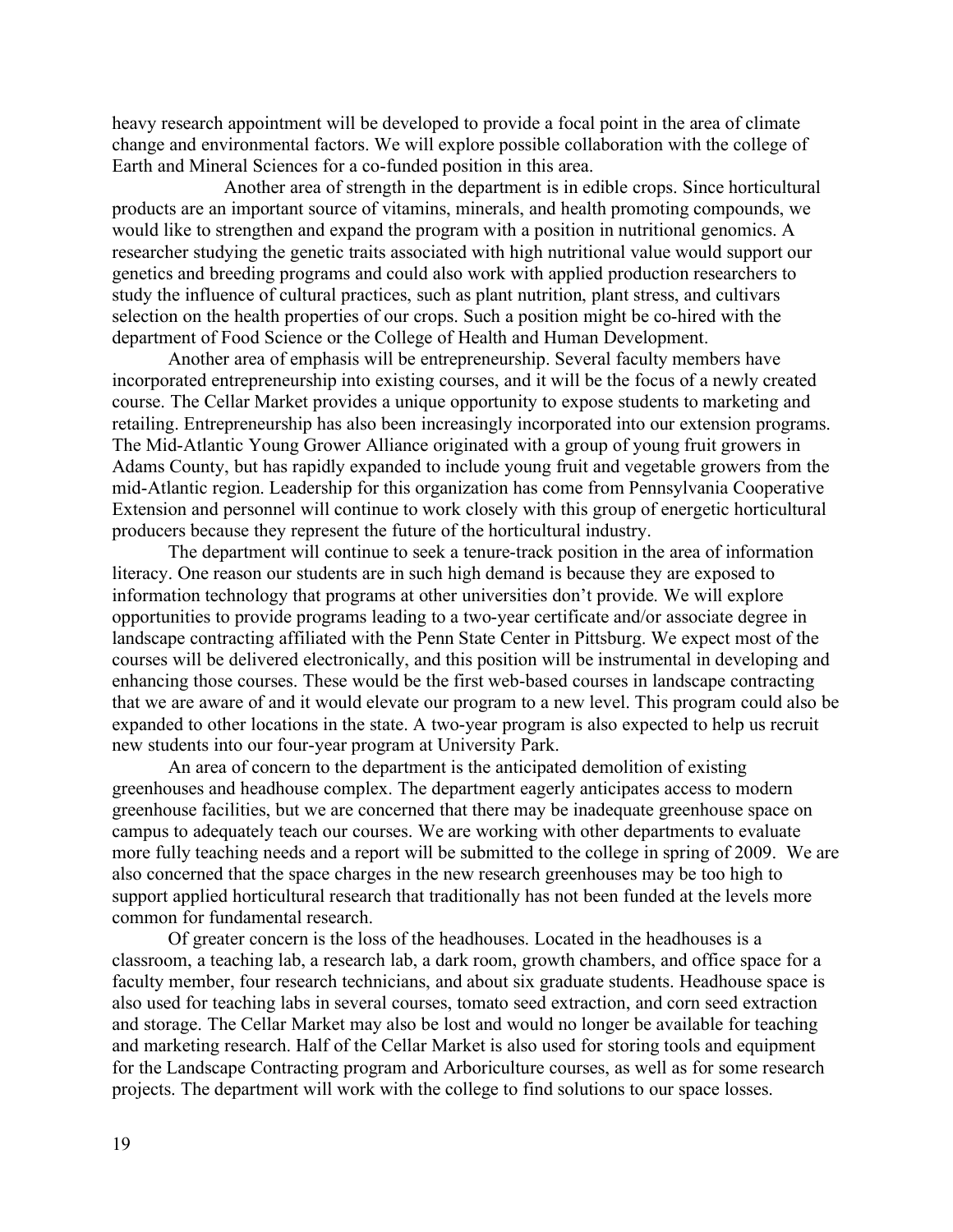# **PROGRESS REPORT ON THE 2005-2008 STRATEGIC PLAN**

The Department of Horticulture accomplished many of its goals, while some objectives were not met due to various factors.

### **Goal A. Increase enrollment and enhance student success**

- **1. Increase efforts to recruit and retain a high-quality and diverse pool of undergraduate students.**
	- The HORT and LSCPE websites were improved to emphasize recruiting. Student projects, student activities and career opportunities are highlighted. An Undergraduate student resource page was also added to provide a wide range of information about the department, the college and PSU that is useful for students.
	- To improve student retention, a section of AG 150S was developed in 2007 for students majoring in Horticulture and Landscape Contracting.
	- A student recruitment committee was established.
	- DUS advisors were visited and given a plant for their desks at the beginning of fall semester to remind them about the Horticulture programs.
	- Several faculty members visited high schools and middle schools to judge science fairs or present demonstrations, and also to provide information describing our majors.
	- Jim Savage presented a number of tree climbing demonstrations for various audiences, including school children and he distributed recruitment information.
	- Scholarship awardees and award winners are publicized in the departmental monthly newsletter and in the departmental alumni newsletter.
	- The department dedicated some scholarship money for students in offer status or transfer to encourage them to accept our offer.
	- The LSCPE major was promoted through student projects on campus including promotional signs on the tool trailer and a large banner identifying LSCPE participation.
	- The Arboriculture minor was promoted by placing informational signs at the locations of student tree climbing activities.
	- Additions to the Tyson Building lobby promote the department. These include a sign listing our majors, a picture directory of our faculty, staff, graduate students, and postdoctoral scholars, and interior plantings maintained by students. Our majors were promoted within Tyson Building by installing informative posters near the three classrooms that are used for non-departmental classes and throughout the building.
	- Our students installed a new landscape surrounding Tyson Building to better reflect what we do.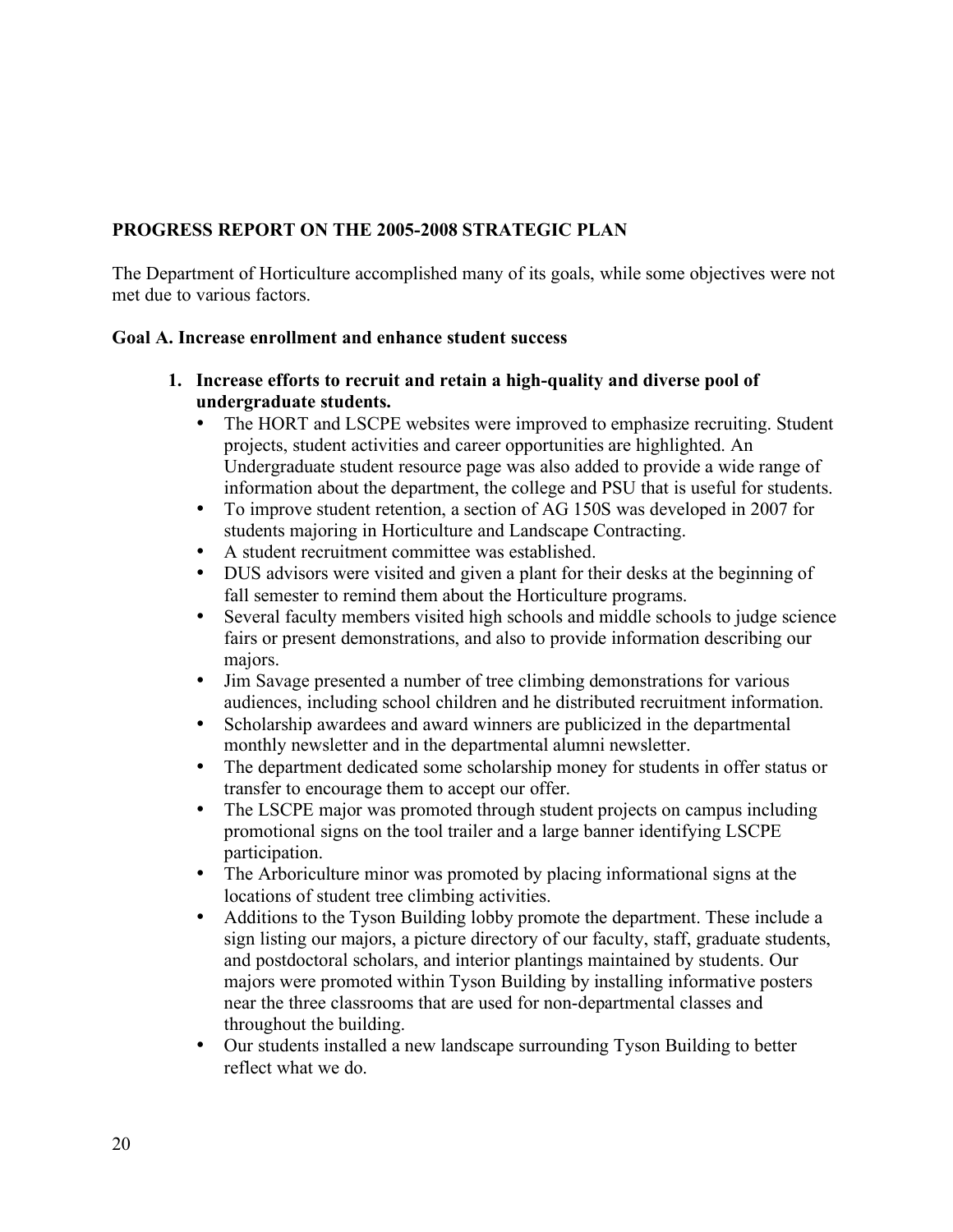• Students provide flower arrangements for the Nittany Lion Inn and the Ag Administration Building to promote the program and pictures of these arrangements are featured on our department web site.

# **2. Improve placement rates of our students**

- Exit interviews with graduating seniors indicate that every Landscape Contracting graduate and 80% of graduating HORT majors have at least one offer.
- Exit interviews also indicate that most Landscape Contracting students take internships and most find them very useful. Many have job offers from the companies where they did internships.
- Students enrolled in *Greenhouse Management* performed energy audits in commercial greenhouses to improve interaction with the industry.
- Students enrolled in *Retail Horticultural Business Management* develop marketing plans and promotional strategies, and develop target customer profiles for local horticultural businesses.
- Company representatives frequently visit the department to recruit students, advise students on resume development, interview students for internship possibilities, and participate in lectures to provide a real-life perspective.
- Freshman enrolled in AG 150S are exposed to many of the research, extension, and international activities in the department, visit most of our research facilities, and are encouraged to do a research project. Undergraduate student projects are featured on our department web site.
- All students enrolled in AG 150S and HORT 269 are required to attend the College Career Fair.
- All Landscape Contracting and some Horticulture Students are archiving their college career accomplishments in e-portfolios and potential employers have greatly appreciated these efforts.

# **3. Evaluate current curriculum**

- In 2006, the Landscape Contracting program was evaluated during a day-long meeting with leaders in the landscape, nursery and tree care industries. The resulting strategic plan for the program was used to justify a new position in Landscape Contracting to incorporate more information literacy into our courses.
- The second priority identified by industry leaders was an Arboriculture minor. The minor in Arboriculture was approved during the summer of 2008. We hope this minor will attract more students into our program.
- In 2006, a lab section of HORT 101 "*Introduction to Horticulture Lab"* was added to improve student retention. After consultation with College Administration, in 2007 this course was dropped in favor of adding a section of AG 150S intended for Horticulture and Landscape Contracting students to improve student retention.
- The General Education course, HORT 150 "*Plants in the Human Context*", was taught for the first time in spring 2008. About 90 students enrolled in this course and we hope some students may decide to transfer into Horticulture.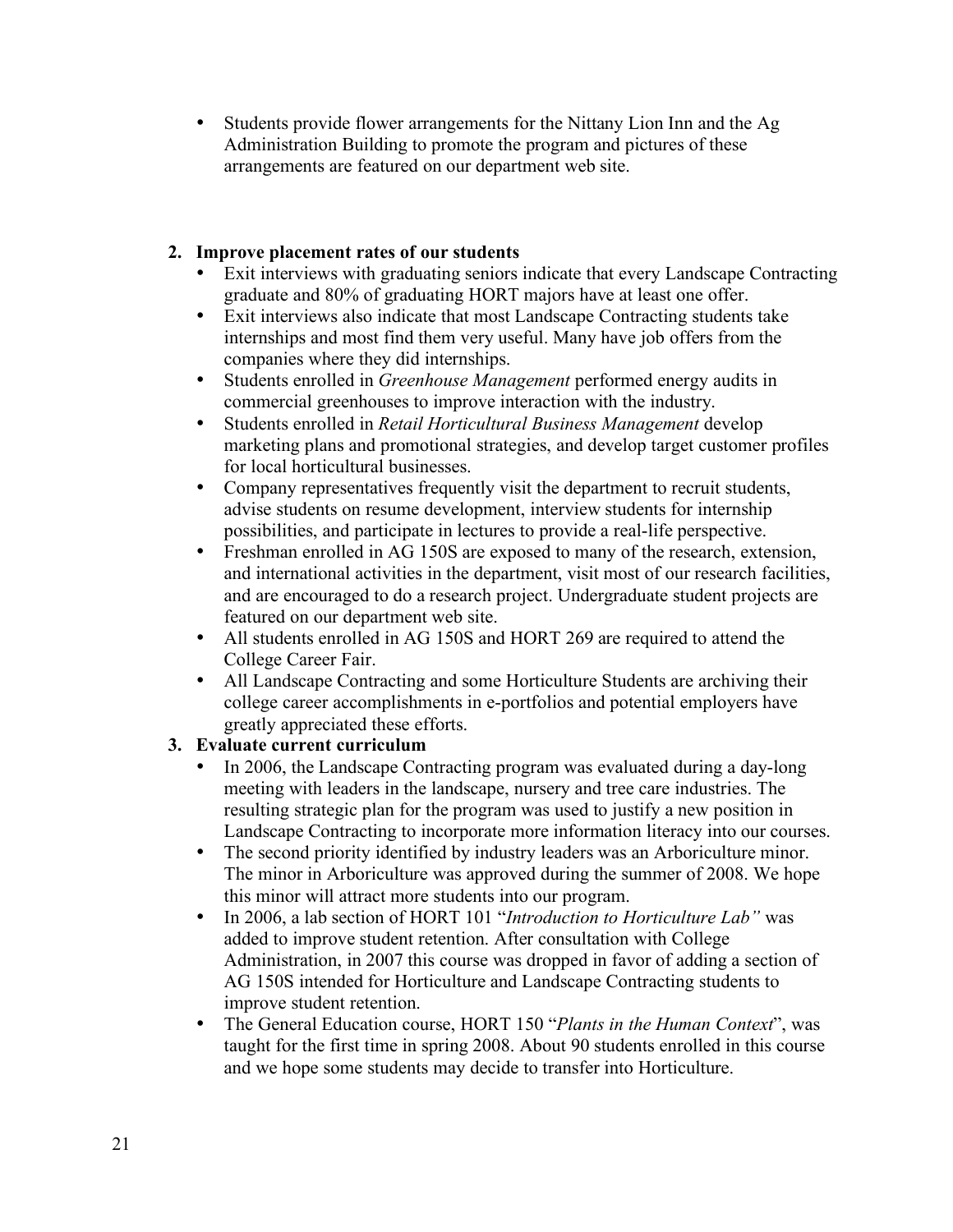- Courses in Organic Agriculture and Organic Horticulture were taught and an option in Organic Horticulture is being developed. The Organic Agriculture course was taught in spring 2008 and the Organic Horticulture course was taught in fall 2008. Faculty members have also started incorporating more information on Organic production methods into horticulture courses. Other Horticulture departments have documented an increase in students majoring in Horticulture after adding similar courses.
- A one-credit course in Nursery Entrepreneurship was taught in fall 2008 and will be expanded to a three-credit course to include all horticultural commodities.

## **4. Strengthen teaching program by seeking grant support**

- HORT 101 is offered by World Campus and has attracted students from outside of PA. Each year enrollment has increased.
- Students have participated in Studies Abroad, including study tours to England, Italy and Holland, and another tour is being developed for France. Student costs were partially defrayed with gifts from industry and alumni.
- In the Landscape Contracting program, rather than teaching students how to use software packages, they are being taught how to find software to do a particular job and how to teach themselves how to use it. In this manner, information literacy is incorporated into all courses.
- From July 2004 to June 2008 the department submitted 9 proposals for funds to develop or enhance instructional programs; 7 were successful for a total of \$161,680.

# **The Graduate Program**

### **1. Improve the educational experiences of graduate students**

- HORT 524 "*Experimental Procedures in Plant Science Research*" was taught in 2007 to provide students with training in applied experimental design, data analysis and data interpretation. Working with a College Graduate Committee, we requested the Statistics Department to offer applied courses for our students and the first in a two-course series was offered fall 2008.
- We have worked with the College Committee to develop an orientation program for new students.
- An effort has been made to improve the quality of the department seminar series. A graduate student was added to the Seminar Committee to encourage student input for speaker suggestions. In fall 2008 the graduate students organized the entire seminar series.
- Increased socialization is encouraged through monthly coffee hours and departmental events such as attending a Spikes baseball game and periodic breakfasts and cookouts.
- The Graduate Student section of the department web site was upgraded to include the revised Graduate Student Handbook, which includes the guidelines for completing a graduate program. This site also has information concerning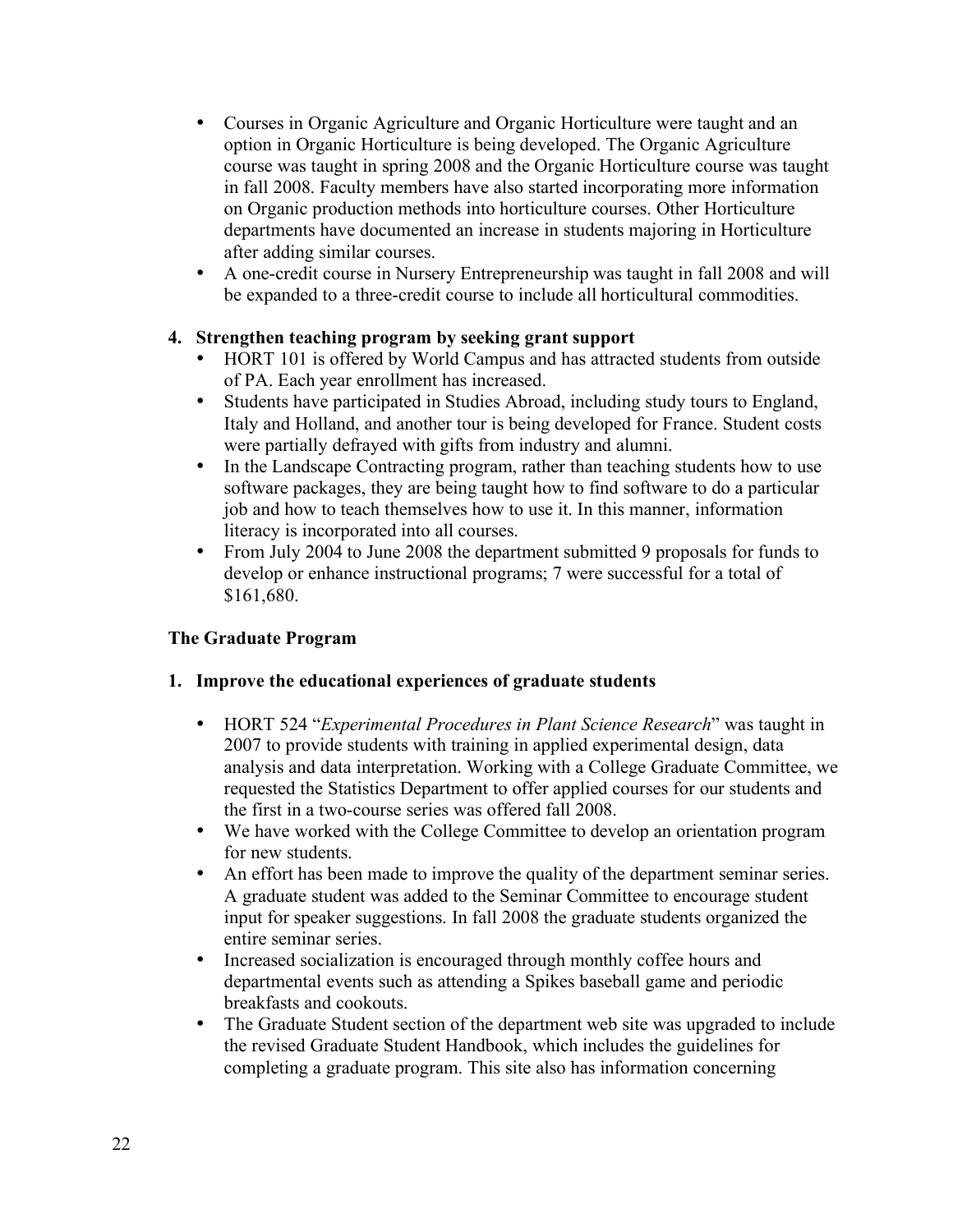departmental research facilities, department and university policies and regulations, awards that are available, financial assistance, and sexual harassment.

- When possible, the department provides some financial assistance for students to attend professional meetings.
- A departmental IT lab, with four computers, a printer, and a scanner was developed for graduate students. Computers have software packages requested by students.
- New chairs have been placed in the graduate student office to encourage students to use their office desks.
- "Hortfest" was started in fall 2008. One evening each semester graduate students meet to socialize. Several students give 15-minute presentations on their research in an informal setting, followed by a pot luck dinner and fellowship.

# **2. Enhance graduate student recruitment**

- The department increased M.S. assistantships to grade 11 and the PhD students are at grade 12, which is competitive with most other horticulture programs in the country.
- At least 12 faculty members have been involved in international activities during the past three years. A number of international students have been funded by cooperative projects with international scientists.
- An endowed scholarship has been used to fund a graduate student working in the area of floriculture.
- The department continues to provide funding for several students in Intercollege programs each semester. This has been particularly successful where faculty members have been able to leverage partial funding from Intercollege programs and with grant support.
- The number of inquiries about our graduate program increased immediately when we indicated on our home page that we had assistantships available.
- The diversity of our graduate program was increased by accepting two Latino students.

# **3. Evaluate opportunities to increase enrollment in the Master of Agriculture program.**

- We are working with the College to replace the Master of Agriculture with a Master of Professional Studies.
- Conversations with county educators and horticultural industry leaders indicate a general lack of interest in a program similar to a Masters of Ag, but there may be more potential in the Landscape Contracting area. Enrollment in these programs will likely be influenced by the availability of funding.

# **Goal B. Enhance Departmental Flexibility and Capitalizing on Funding Opportunities Assuming Few Additional Resources**

# **1. Enhance international funding.**

• During the last three years Horticulture faculty members have been involved in six programs in Ukraine and other Eastern European countries, with more visits planned for the future.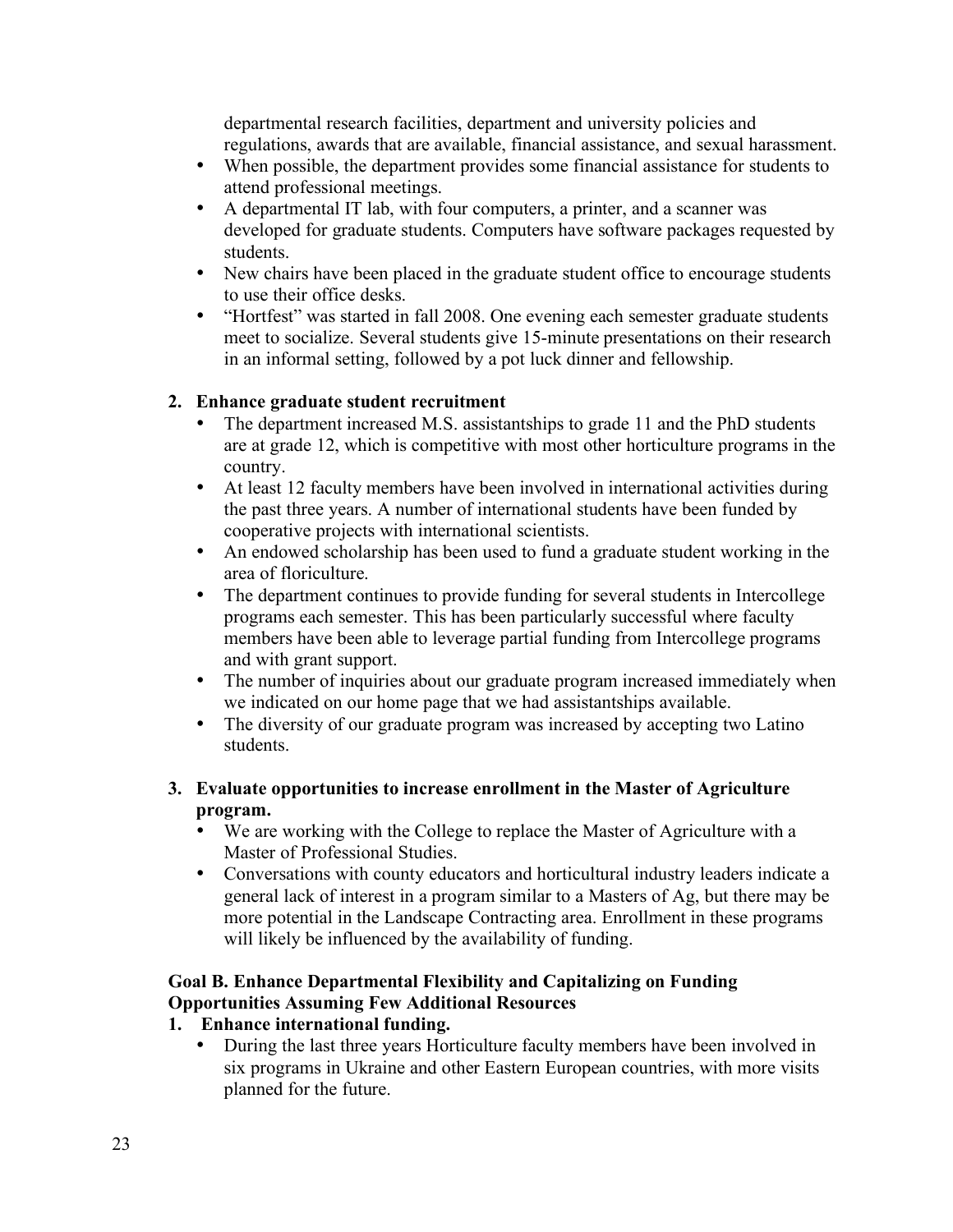- In collaboration with the University of Guanajuato, five Mexican students received training in applied vegetable research, plasticulture, and outreach.
- An agreement was signed between PSU and South China Agricultural University for further collaboration and inaugurated the joint lab of root biology. This will allow Chinese graduate students and faculty members to perform research at Penn State and to facilitate exchanges for graduate students and faculty members.
- The McKnight Foundation Collaborative Crop Research program and the Bean/Cowpea Collaborative Research Support program were collaborative efforts with students and scientists from Latin America, the Caribbean, Africa, and China. These projects are being continued.
- Research is being conducted in Greenland to examine how environmental factors can affect plant productivity and nutrient cycling.
- The Horticulture Department participated in a visit to the University of Puerto Rico at Mayaguez to sign a memorandum of understanding to facilitate exchanges and cooperative initiatives between the two countries in the area of teaching, research, and Outreach. The department participated in this program by hosting undergraduate students from UPR-M for a summer research experience.

### **2. Increase end-user support of outreach activities.**

- Some county educators have increased their meeting registration fees to reimburse travel expenses for specialists.
- We have worked with PVGA and SHAP to cover expenses for departmental speakers to their annual convention in Hershey.
- We were limited by university regulations concerning charging for extension materials, but specialists now get 10% of the sales price for bulletins that they write. In 2008 the department received \$5,168 from the publications distribution Center and these funds were distributed to the authors.
- The Master Gardeners have met with several state agencies to discuss training of their employees involved in community beatification. If successful, some of the funds will be used to help support the state program.
- Sizable grants have been obtained from Monsanto and from Jatropha Biofuels.
- Members of the Horticulture Department were involved in three successful proposals to the Specialty Crop Research Initiative in 2008 and the total value of the grants was more than \$8 million. Additional proposals will be submitted in the future.

# **3. Increase industrial collaborative proposals.**

- The Larry Kuhns Endowment was established to provide continuing support for extension and applied research in nursery crops. Thus far only \$1,200 has been obtained. The PLNA has verbally committed \$12,000 as a challenge gift and we are working with the PA Christmas Tree Growers to meet the challenge.
- Specialists met with Development staff to develop a list of potential donors for our extension programs.
- Faculty in the Landscape Contracting program met with Development personnel and we are developing a strategy to generate financial support for the Landscape Contracting program.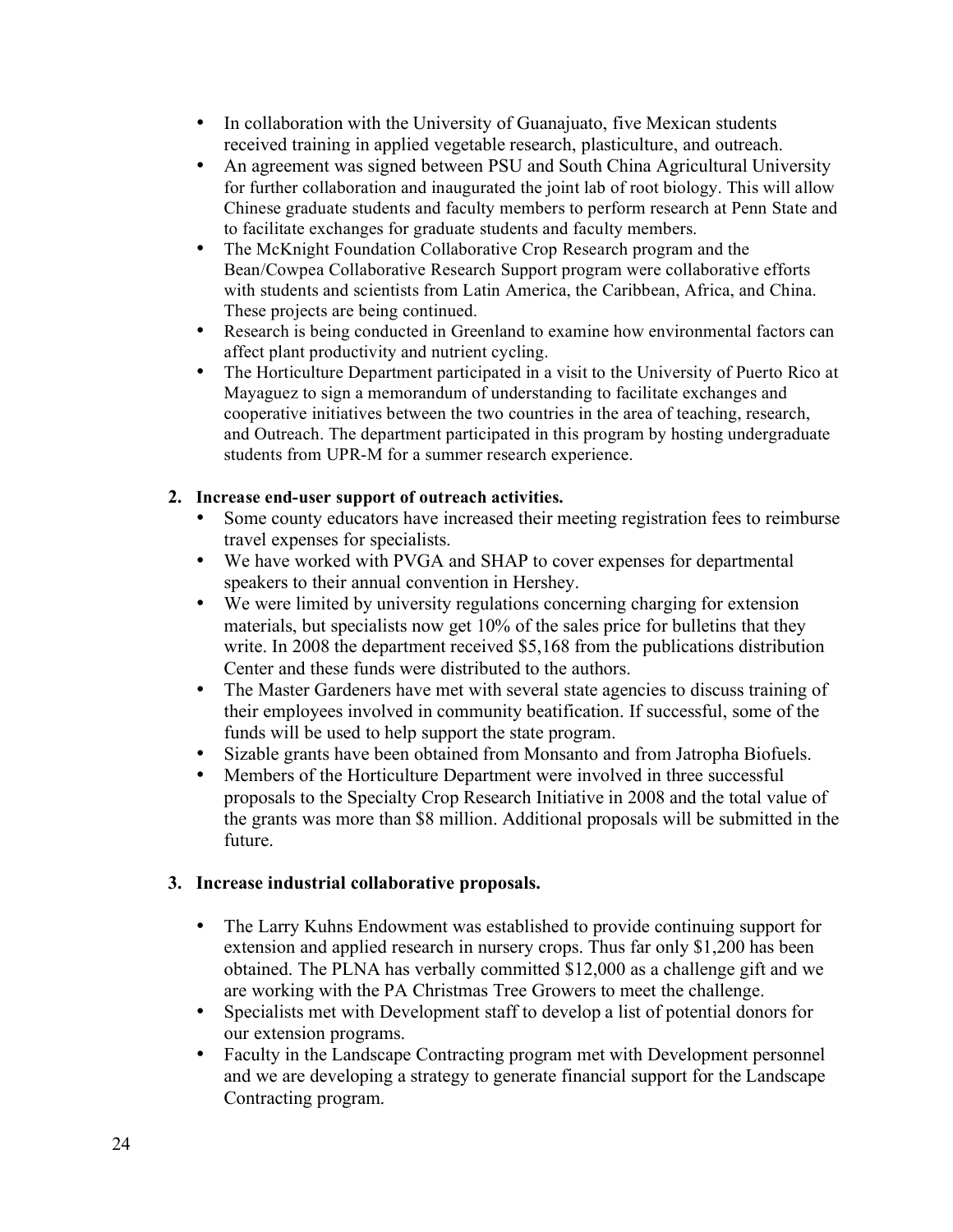- PVGA now provides \$10,000 per year for general support of the vegetable program.
- The green industry has provided financial support for our students to attend national competitions, field trips and study tours. The tree care industry has donated equipment for the Arboriculture program and the industry provides partial funding for the arboriculture instructor. Gifts of greenhouse supplies are obtained each year.
- The department has contributed some funds along with much larger contributions by OPP and CAS to improve some of the greenhouses.
- There have been initial meetings with the wine growers to develop partial funding for a viticulturist.

### **4. Increase collaborative proposals.**

- The department submitted a proposal for a position as part of the biofuels initiative.
- Collaborative research has been established with the departments of Animal and Dairy Science, Plant Pathology, Entomology, Agricultural and Biological Engineering, Agricultural Economics and Rural Sociology, Food Science, Biology, and scientists from several PSU institutes, and scientists from Cornell University, UC Davis, Univ. of Minnesota, Texas A&M Univ., Carnegie Mellon University, and the USDA.
- The department took a leadership role in developing a successful SCRI planning grant and will provide leadership for a larger future multi-state grant proposal.

# **GOALS, MEASURABLE TARGETS, STRATEGIES, AND ACTIONS**

# **APPENDIX : Benchmarking against peer Institutions**

| <b>Student</b>                             | 08                            | 07   | 06   | 05   | 04   | 03   | 02             | 01   |  |
|--------------------------------------------|-------------------------------|------|------|------|------|------|----------------|------|--|
|                                            | <b>Undergraduate Students</b> |      |      |      |      |      |                |      |  |
| <b>HORT</b>                                | 48                            | 57   | 63   | 53   | 69   | 71   | 80             | 76   |  |
| <b>LSC</b>                                 | 129                           | 128  | 140  | 138  | 126  | 124  | 126            | 109  |  |
| Graduate Students (HORT plus Intercollege) |                               |      |      |      |      |      |                |      |  |
| M. Ag.                                     |                               |      |      |      |      | 0    | $\overline{2}$ |      |  |
| <b>MS</b>                                  |                               | 15   | 9    | 14   | 16   | 15   | 11             | 8    |  |
| PhD                                        |                               | 24   | 24   | 24   | 23   | 23   | 27             | 26   |  |
| <b>Student Credit Hours</b>                |                               |      |      |      |      |      |                |      |  |
| Hort&LSC                                   |                               | 5166 | 5094 | 4955 | 4914 | 5219 | 5287           | 5336 |  |

# **Undergraduate and Graduate student enrollment history (2001 – 2008)**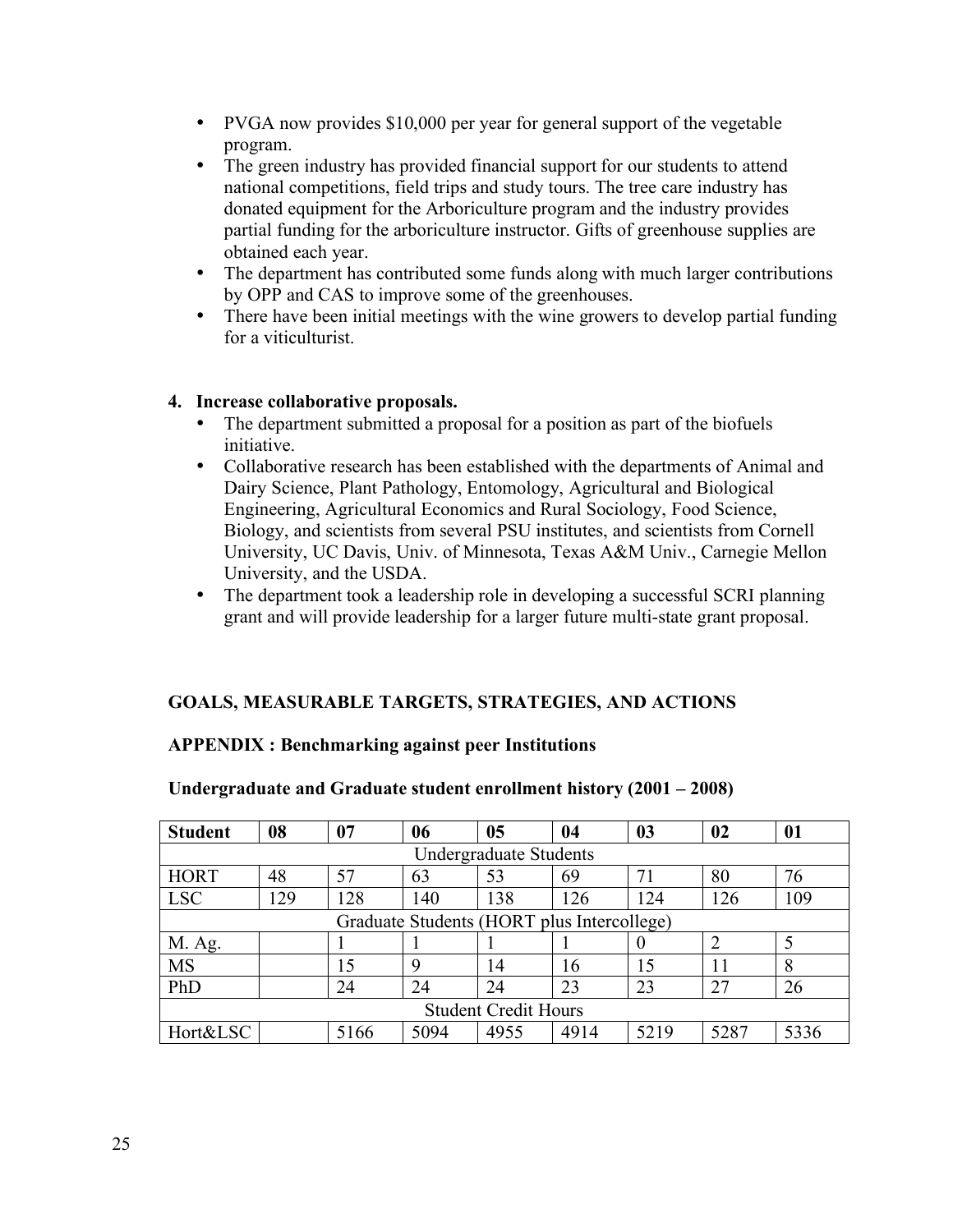| <b>Institution</b> | <b>Department Name and Entity</b>             |
|--------------------|-----------------------------------------------|
| Cornell-Ithaca     | Horticultural Science (Includes turf)         |
| <b>Iowa State</b>  | Horticulture (Includes turf)                  |
| Michigan State     | Horticulture                                  |
| Minnesota          | Horticultural Science (Includes turf)         |
| Ohio State         | Horticulture and Crop Science (Includes turf) |
| Penn State         | Horticulture                                  |
| Purdue             | Horticulture and Landscape Architecture       |

# **Peer Institutions used for Benchmarking (data from 2007)**

# **Faculty and Student Size**

|                | <b>Faculty FTE</b> |       |            |      |       | <b>Student Enrollment</b> |                |            |
|----------------|--------------------|-------|------------|------|-------|---------------------------|----------------|------------|
| University     | <b>Total</b>       | Tch   | <b>Res</b> | Ext  | Other | 4 year                    | <b>MS</b>      | <b>PhD</b> |
| Cornell-Ithaca | 19.00              | 3.80  | 9.50       | 5.70 | 0.00  | 54                        | 14             | 34         |
| Iowa State     | 14.70              | 5.08  | 6.51       | 3.11 | 0.00  | 164                       | 12             | 12         |
| Michigan State | 33.00              | 9.75  | 14.07      | 5.20 | 3.98  | 126                       | 15             | 21         |
| Minnesota      | 19.27              | 5.78  | 8.90       | 3.59 | 1.00  | 84                        |                | 6          |
| Ohio State     | 37.70              | 7.90  | 19.95      | 9.85 | 0.00  | 51                        | 13             | 24         |
| Penn State     | 25.66              | 9.68  | 8.95       | 7.03 | 0.00  | 185                       | 16             | 24         |
| Purdue         | 25.84              | 12.50 | 10.75      | 2.59 | 0.00  | 114                       | $\overline{4}$ | 34         |

# **Operating Funds to Faculty (\$)**

| University     | <b>Total</b> | <b>Teaching</b> | <b>Research</b> | <b>Extension</b> |
|----------------|--------------|-----------------|-----------------|------------------|
|                |              |                 |                 |                  |
| Cornell        | 559,450      |                 | 318,450         | 241,000          |
| Iowa State     | 19,300       | 18,000          | 1,300           |                  |
| Michigan State | 90,000       | $\theta$        | 90,000          |                  |
| Minnesota      |              | ---             |                 | ---              |
| Ohio State     | ---          | ---             | ---             | ---              |
| Penn State     | 155,750      | 100,000         | 32,250          | 23,500           |
| Purdue         | 148,850      | 61,800          | 47,900          | 39,150           |